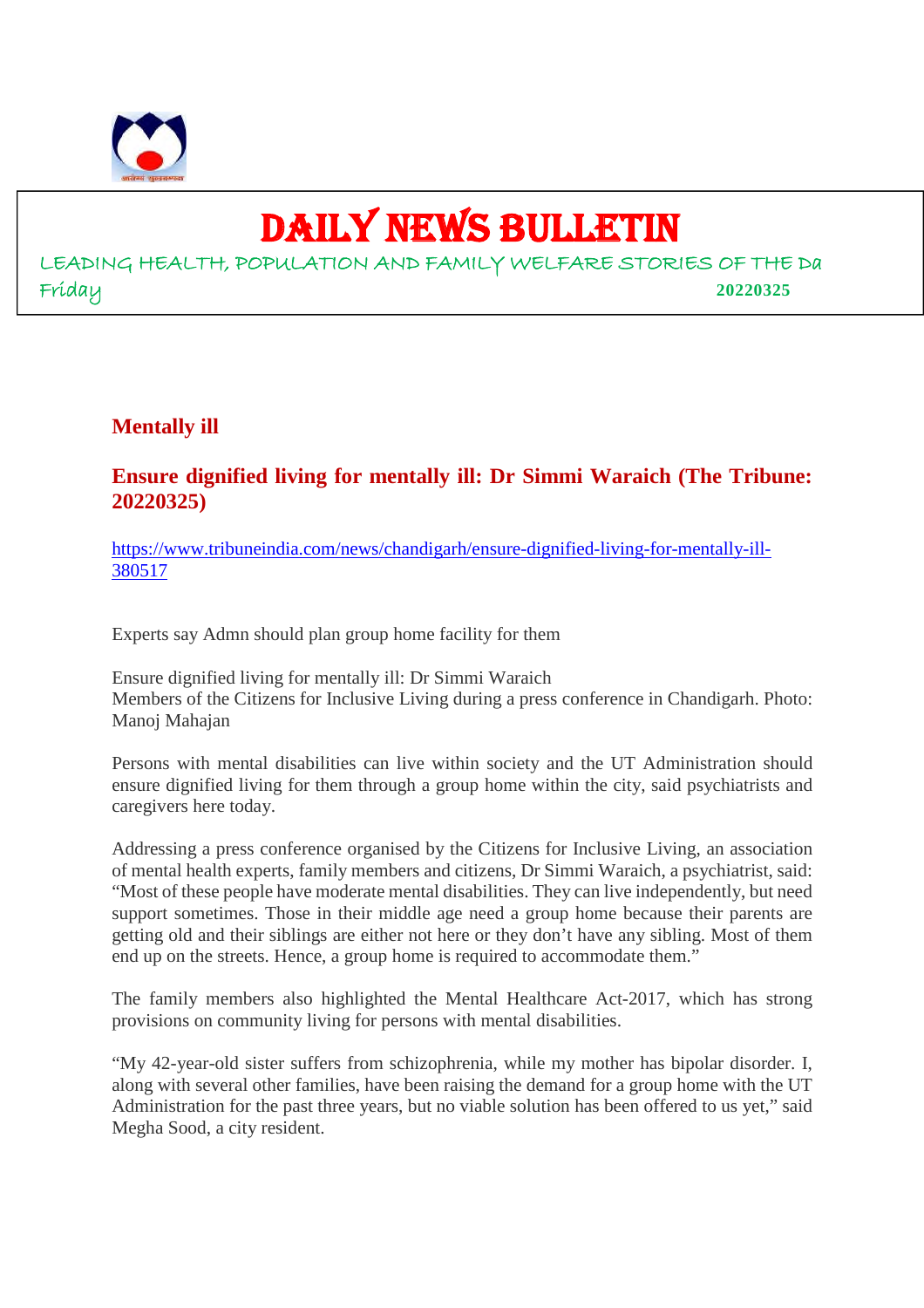"We recently learnt that the UT Administration is proposing to turn a few flats at Maloya into a 'separate enclosure'. This is a bad idea. Such a facility will worsen the mental health of these people instead of improving it. They need open and green spaces for recuperation and recreational activities," she said.

The Administration had recently announced that a group home facility will be constructed on 1.25 acres in Sector 34. The association, however, asserts that such a facility may take a long time to construct while the need of persons with mental disabilities is urgent.

"We don't have any information regarding the proposal because neither the families nor mental health experts were consulted. Till the time such a facility comes up, these people should be accommodated at Indira Holiday Home, Sector 24, which is the only large community place in the city with rooms and open green area. The place can also house senior citizens in one portion, while the green area can be common," said Neelu Sarin, president of the Citizens for Inclusive Living.

'No viable solution offered'

My 42-year-old sister suffers from schizophrenia, while my mother has bipolar disorder. I, along with several other families, have been raising the demand for a group home with the UT Administration for the past three years, but no viable solution has been offered to us yet. — Megha Sood, a city resident

#### **Covid Varient**

#### **Covid variant worse than Omicron in next 2 years: UK epidemiologist Medical officer said that there was still a "long way to go" because the virus will continue to "throw surprises". (The Tribune: 20220325)**

https://www.tribuneindia.com/news/health/covid-variant-worse-than-omicron-in-next-2 years-uk-epidemiologist-380420

Covid variant worse than Omicron in next 2 years: UK epidemiologist Photo for representational purpose only. iStock

There is a "high chance" that a new Covid variant which is worse than Omicron will emerge in the next two years, England's chief medical officer, Chris Whitty has warned.

He said that there was still a "long way to go" because the virus will continue to "throw surprises". He also insisted the virus - which now poses a similar death threat as flu - will be with us "for the rest of our lives", Daily Mail reported.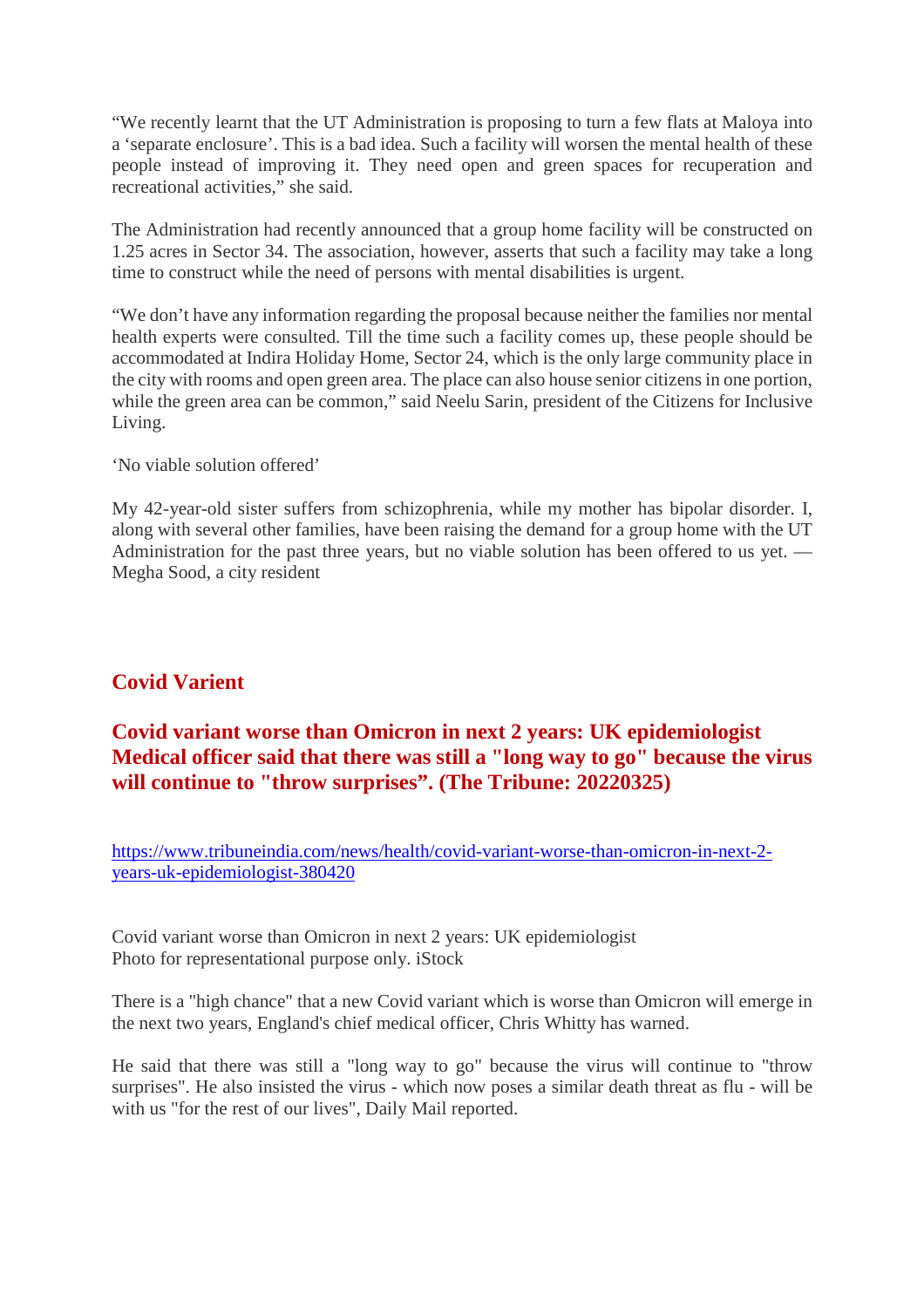Whitty noted that the strain could cause "worse problems" than Omicron and the challenges from the current strain are "not by any means trivial", and its emergence could "significantly change our balance of risk".

Dismissing the idea that Covid has become endemic, he said it is incorrect to assume the virus has reached a "stable state" around the globe, despite easing restrictions by many countries.

"And there's a high chance that we will all be discussing, and I will be discussing with my colleagues, a new variant at some point in the next two years that actually significantly changes our balance of risk," he said.

"We could well end up with a new variant that produces worse problems than we've got with Omicron and the Omicron problems are by no means trivial," he added.

UK's SAGE advisors have warned of a "realistic possibility" that a more lethal variant could emerge that kills one in three people, in line with earlier coronaviruses such as MERS.

This is because Omicron evolved from a different part of the virus's lineage, and there is no guarantee the next strain will evolve directly from Omicron.

Meanwhile, the UK is seeing a resurgence in Covid cases and deaths, after a brief lull.

Covid deaths rose by a quarter compared to a week ago, however, with 250 recorded, the report said.

Hospital admissions also increased 17 per cent in a week, after 1,879 admissions were logged on March 18.

Experts have blamed the uptick on BA.2, which is now dominant in the country. But the strain is not thought to be any more severe than the original Omicron variant.

Whitty said the BA.2 Omicron variant is a "large part" of the current high rates that are rising "in virtually all parts of England".

#### **Covid-19 variant BA.2,**

#### **What is the new Covid-19 variant BA.2, and will it cause another wave of infections? (The Tribune: 20220325)**

https://www.tribuneindia.com/news/health/what-is-the-new-covid-19-variant-ba-2-and-willit-cause-another-wave-of-infections-380364

 $\theta$ 

What is the new Covid-19 variant BA.2, and will it cause another wave of infections?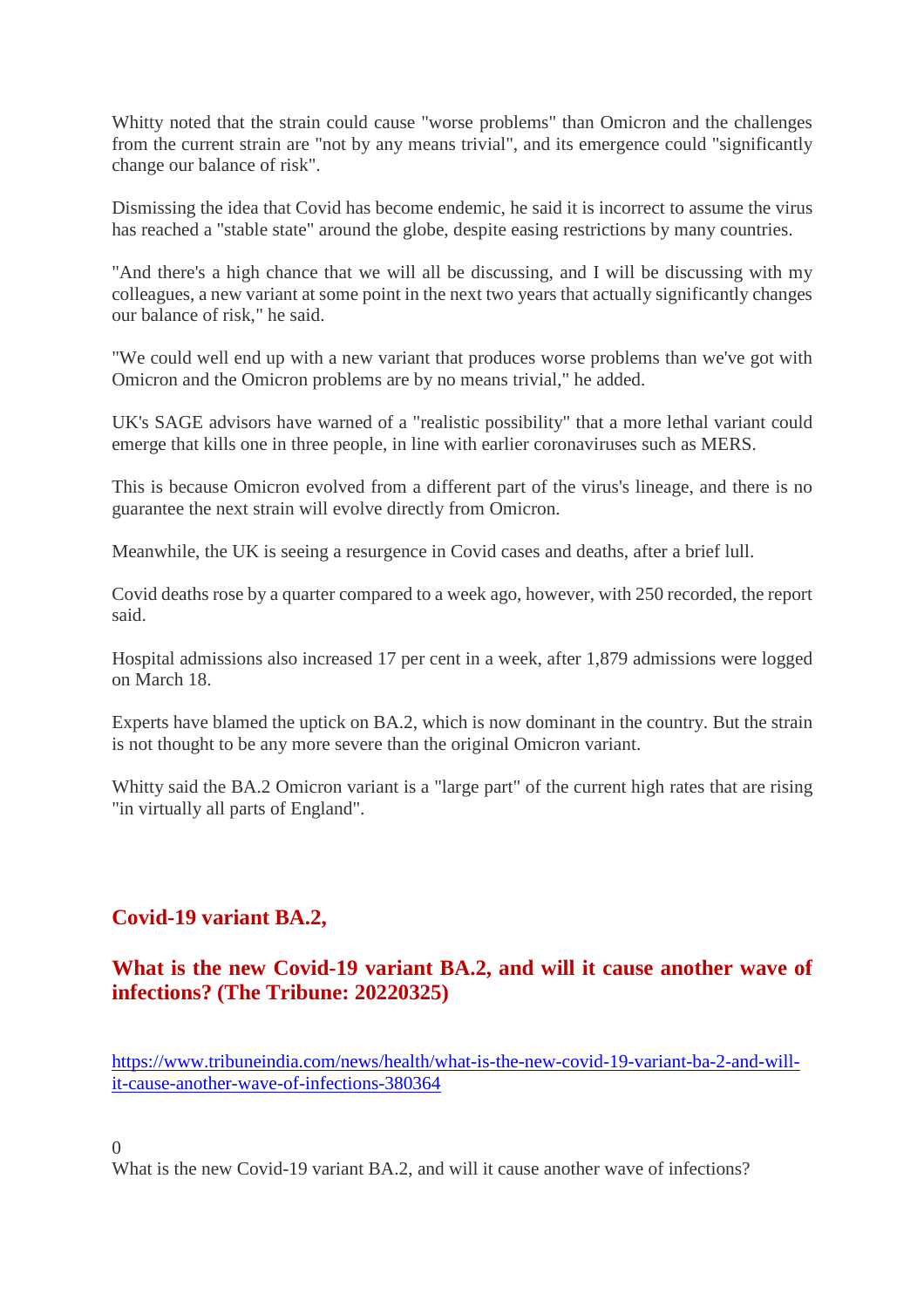Photo for representation only.

A new omicron subvariant of the virus that causes Covid-19, BA.2, is quickly becoming the predominant source of infections amid rising cases around the world.

Immunologists Prakash Nagarkatti and Mitzi Nagarkatti of the University of South Carolina explain what makes it different from previous variants, whether there will be another surge in the U.S. and how best to protect yourself.

What is BA.2, and how is it related to omicron?

BA.2 is the latest subvariant of omicron, the dominant strain of the SARS-CoV-2 virus that causes COVID-19. While the origin of BA.2 is still unclear, it has quickly become the dominant strain in many countries, including India, Denmark and South Africa. It is continuing to spread in Europe, Asia and many parts of the world.

The omicron variant, officially known as B.1.1.529, of SARS-CoV-2 has three main subvariants in its lineage: BA.1, BA.2 and BA.3. The earliest omicron subvariant to be detected, BA.1, was first reported in November 2021 in South Africa.

While scientists believe that all the subvariants may have emerged around the same time, BA.1 was predominantly responsible for the winter surge of infections in the Northern Hemisphere in 2021.

The first omicron subvariant, BA.1, is unique in the number of alterations it has compared to the original version of the virus – it has over 30 mutations in the spike protein that helps it enter cells.

Spike protein mutations are of high concern to scientists and public health officials because they affect how infectious a particular variant is and whether it is able to escape the protective antibodies that the body produces after vaccination or a prior Covid-19 infection.

BA.2 has eight unique mutations not found in BA.1, and lacks 13 mutations that BA.1 does have. BA.2 does, however, share around 30 mutations with BA.1. Because of its relative genetic similarity, it is considered a subvariant of omicron as opposed to a completely new variant.

Why is it called a 'stealth' variant?

Some scientists have called BA.2 a "stealth" variant because, unlike the BA.1 variant, it lacks a particular genetic signature that distinguishes it from the delta variant.

While standard PCR tests are still able to detect the BA.2 variant, they might not be able to tell it apart from the delta variant.

Is it more infectious and lethal than other variants?

BA.2 is considered to be more transmissible but not more virulant than BA.1. This means that while BA.2 can spread faster than BA.1, it might not make people sicker.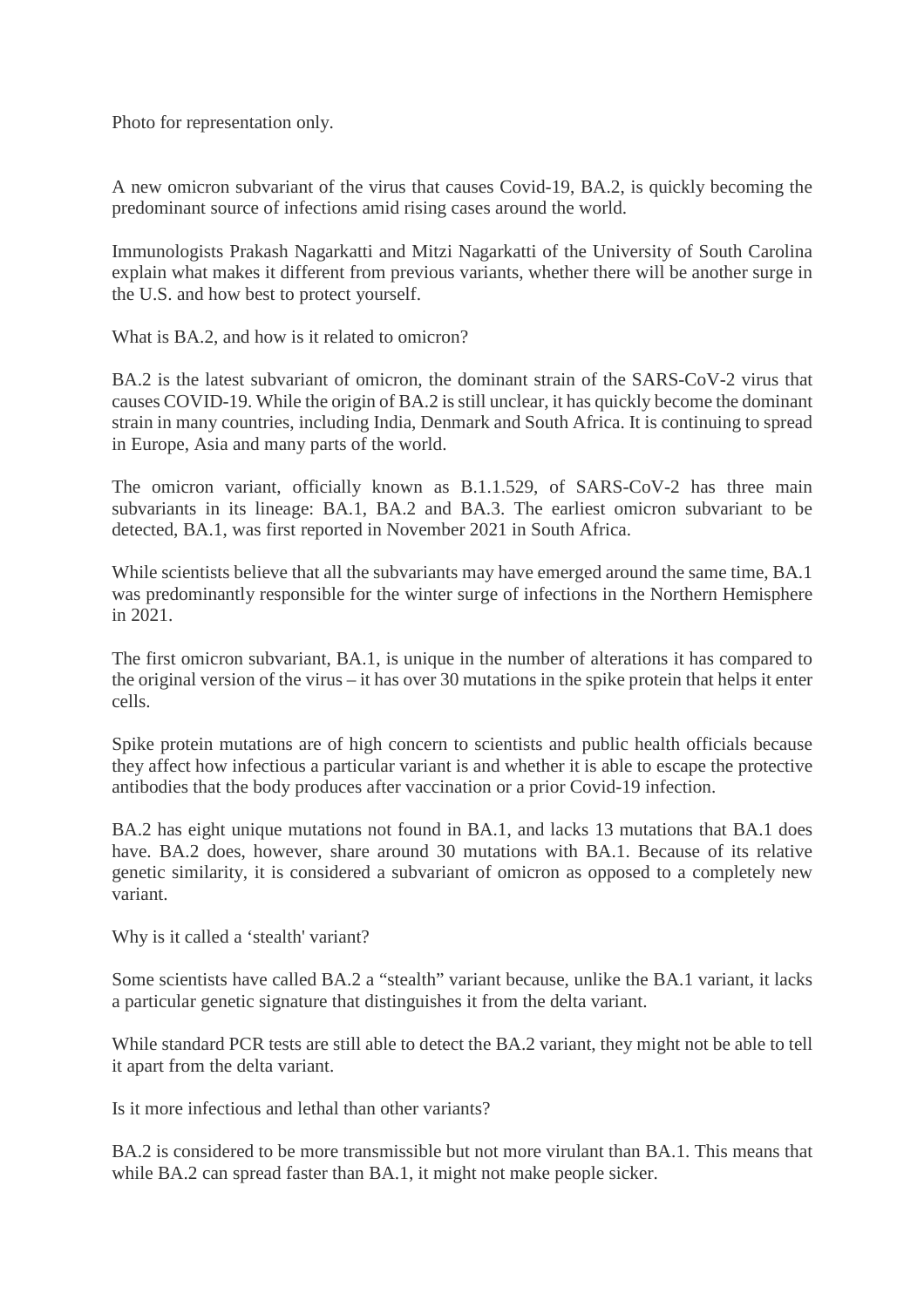It is worth noting that while BA.1 has dominated case numbers around the world, it causes less severe disease compared to the delta variant. Recent studies from the U.K. and Denmark suggest that BA.2 may pose a similar risk of hospitalization as BA.1.

Does previous infection with BA.1 provide protection against BA.2?

Yes! A recent study suggested that people previously infected with the original BA.1 subvariant have robust protection against BA.2.

Because BA.1 caused widespread infections across the world, it is likely that a significant percentage of the population has protective immunity against BA.2. This is why some scientists predict that BA.2 will be less likely to cause another major wave.

However, while the natural immunity gained after Covid-19 infection may provide strong protection against reinfection from earlier variants, it weakens against omicron.

How effective are vaccines against BA.2?

A recent preliminary study that has not yet been peer reviewed of over 1 million individuals in Qatar suggests that two doses of either the Pfizer–BioNTech or Moderna Covid-19 vaccines protect against symptomatic infection from BA.1 and BA.2 for several months before waning to around 10%. A booster shot, however, was able to elevate protection again close to original levels.

Importantly, both vaccines were 70% to 80% effective at preventing hospitalization or death, and this effectiveness increased to over 90% after a booster dose.

How worried does the US need to be about BA.2?

The rise in BA.2 in certain parts of the world is most likely due to a combination of its higher transmissibility, people's waning immunity and relaxation of Covid-19 restrictions.

CDC data suggests that BA.2 cases are rising steadily, making up 23% of all cases in the U.S. as of early March. Scientists are still debating whether BA.2 will cause another surge in the U.S.

Though there may be an uptick of BA.2 infections in the coming months, protective immunity from vaccination or previous infection provides defense against severe disease. This may make it less likely that BA.2 will cause a significant increase in hospitalization and deaths.

The U.S., however, lags behind other countries when it comes to vaccination, and falls even further behind on boosters.

Whether there will be another devastating surge depends on how many people are vaccinated or have been previously infected with BA.1. It's safer to generate immunity from a vaccine, however, than from getting an infection.

Getting vaccinated and boosted and taking precautions like wearing an N95 mask and social distancing are the best ways to protect yourself from BA.2 and other variants.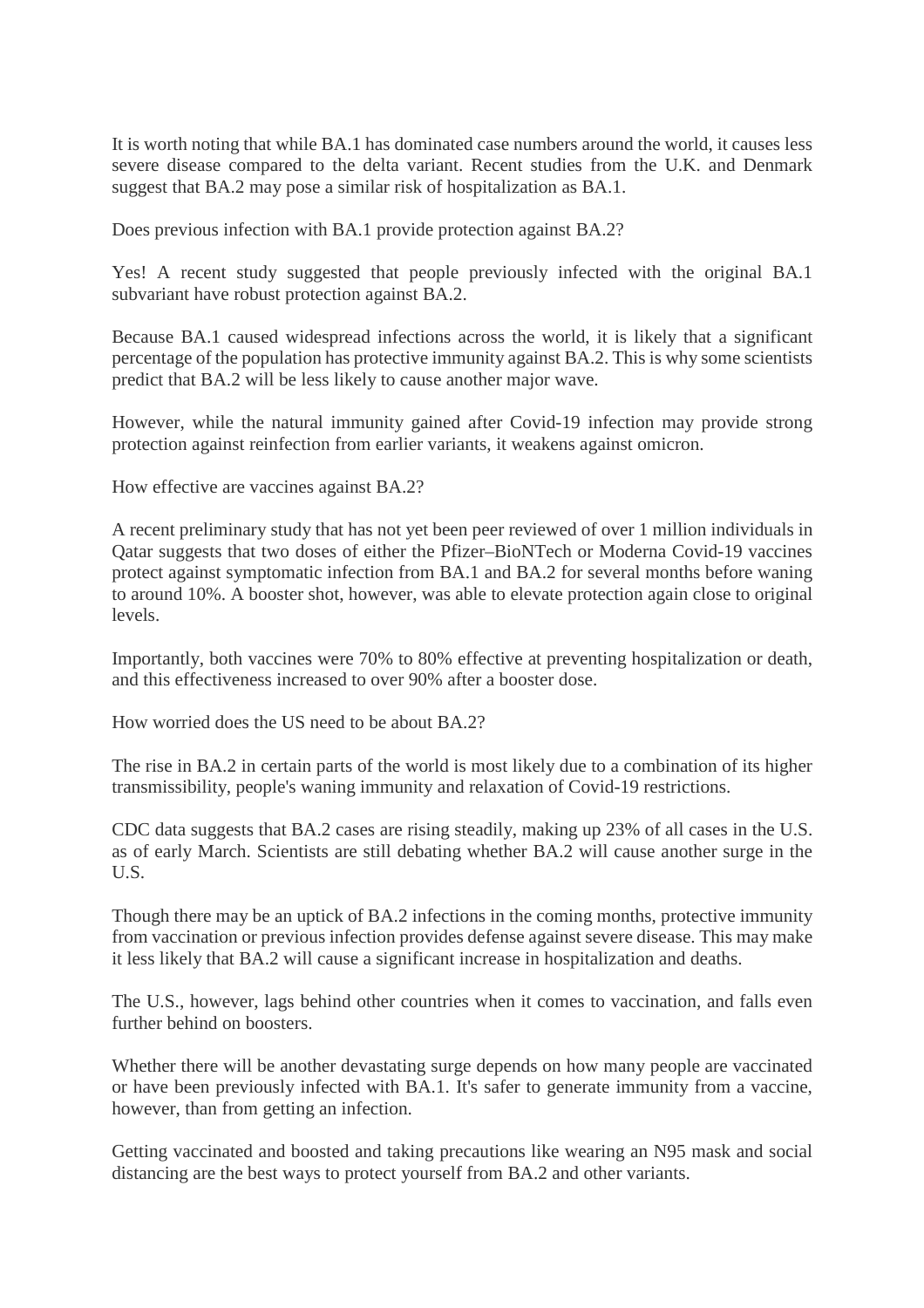#### **T B Cases**

#### **Annual investment of USD 3 billion needed to avert 45 lakh new TB cases in South-East Asia: WHO (The Tribune: 20220325)**

https://www.tribuneindia.com/news/health/annual-investment-of-usd-3-billion-needed-toavert-45-lakh-new-tb-cases-in-south-east-asia-who-380088

For the first time in over a decade, the number of TB deaths increased globally in 2020

Annual investment of USD 3 billion needed to avert 45 lakh new TB cases in South-East Asia: **WHO** 

Photo for representational purpose only.

PTI

New Delhi, March 23

On World Tuberculosis Day, the WHO highlighted the urgent need for national, international and global stakeholders to invest at least USD 3 billion annually in the South-East Asia region to avert nearly 45 lakh new TB cases and prevent more than 15 lakh deaths due to the disease by 2025.

PlayUnmute Fullscreen VDO.AI

For the first time in over a decade, the number of TB deaths increased globally in 2020. In the South-East Asia region, it went up by nearly 10 per cent to more than seven lakh, with the COVID-19 pandemic reversing the progress achieved over the years in providing essential tuberculosis (TB) services and putting at risk the efforts to end TB, said Dr Poonam Khetrapal Singh, Regional Director, WHO, South-East Asia.

"Our momentum to end TB must not be halted. Finding increased investments and innovative financing mechanisms in ending TB will not only avert new TB cases and deaths but also avoid more than 31 million (3.1 crore) disability-adjusted life years in the region between now and 2025," Singh said in a statement.

The World Health Organization (WHO) continues to accelerate efforts to end TB in all the countries in the region, in line with its flagship priorities, the global End TB Strategy, the UN Political Declaration on the Fight Against TB and Sustainable Development Goal target 3.3.

Throughout the COVID-19 response, countries have made commendable efforts to maintain essential health services, including for TB. In 2020, India launched a "Jan Andolan" or a people's movement against the disease.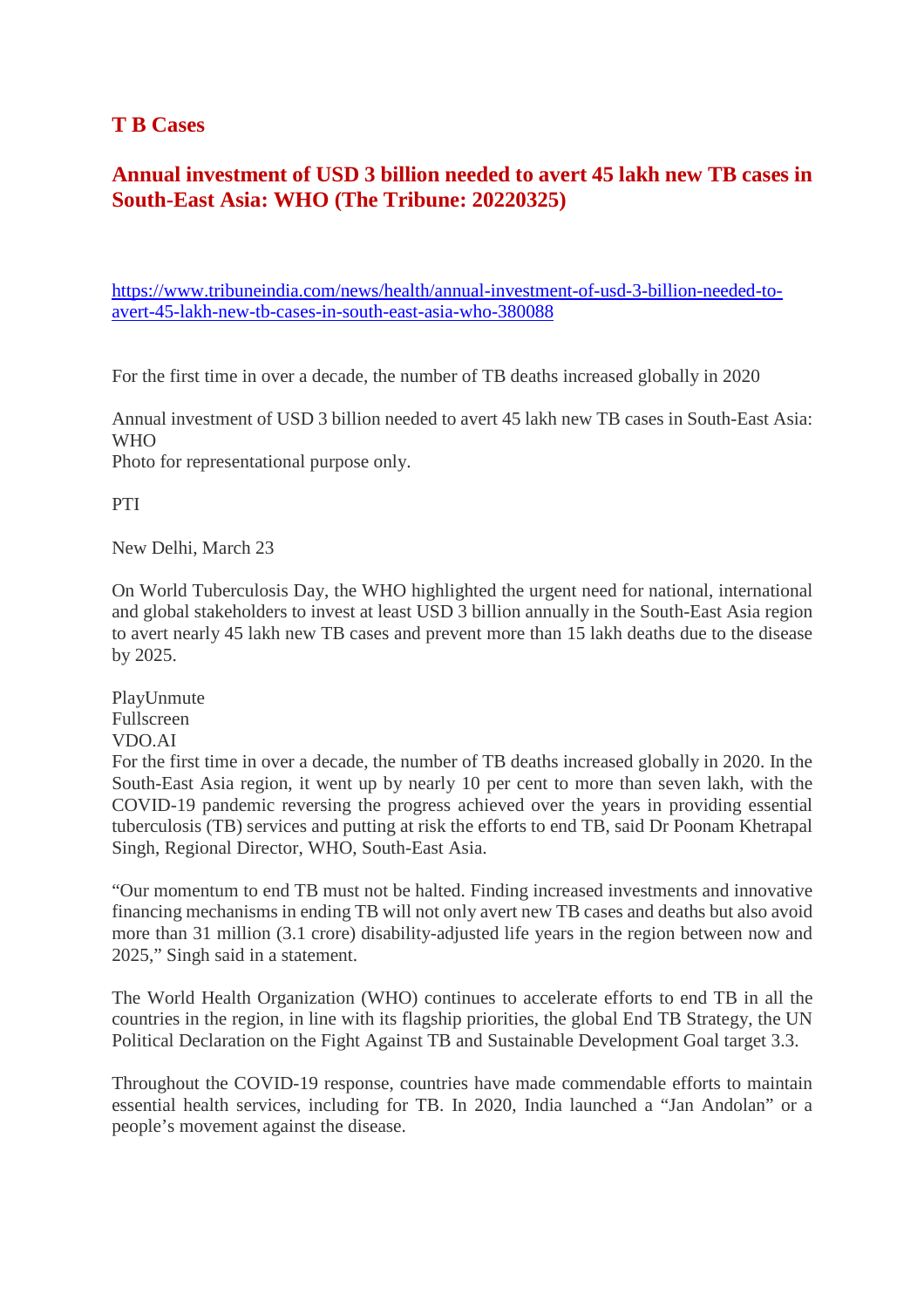"Achieving the region's USD 3 billion annual investment target is especially important given the impact of the COVID-19 pandemic. In addition to the 10 per cent increase in TB mortality in the region in 2020, case notification dropped from 3.6 million (36 lakh) to 2.6 million (26 lakh) -- the same level as in 2015.

"After five years of growth, the region suffered an economic contraction of -5.4 per cent, pushing tens of millions of people into extreme poverty and exacerbating the social determinants of health," Singh said.

In 2019, almost 23 per cent of the new TB cases in the South-East Asia region were attributable to undernutrition, which has since intensified among the poorest and most vulnerable, she added.

In all the countries in the region, the social and economic support for TB patients must be enhanced, they must be better integrated into social protection services and delineated into measures that are TB-specific, TB-inclusive and TB-sensitive, Singh said.

"Amid the COVID-19 response and in the recovery that will follow, it will continue to be a critical concern," she noted.

Across the region, traditional and innovative financing mechanisms must be explored, Singh said, adding, "Our network of TB-financing agencies must be expanded. Together, we must achieve the highest attainable standards of rights-based, stigma-free, quality-assured, peoplecentric TB preventive, diagnostic, treatment, rehabilitative and palliative care." The WHO called for urgent, sustained and adequate investments in ending TB to save lives and secure a more equitable and sustainable future for all.

#### **C- Virus (The Asian Age:20220325)**

http://onlineepaper.asianage.com/articledetailpage.aspx?id=14725996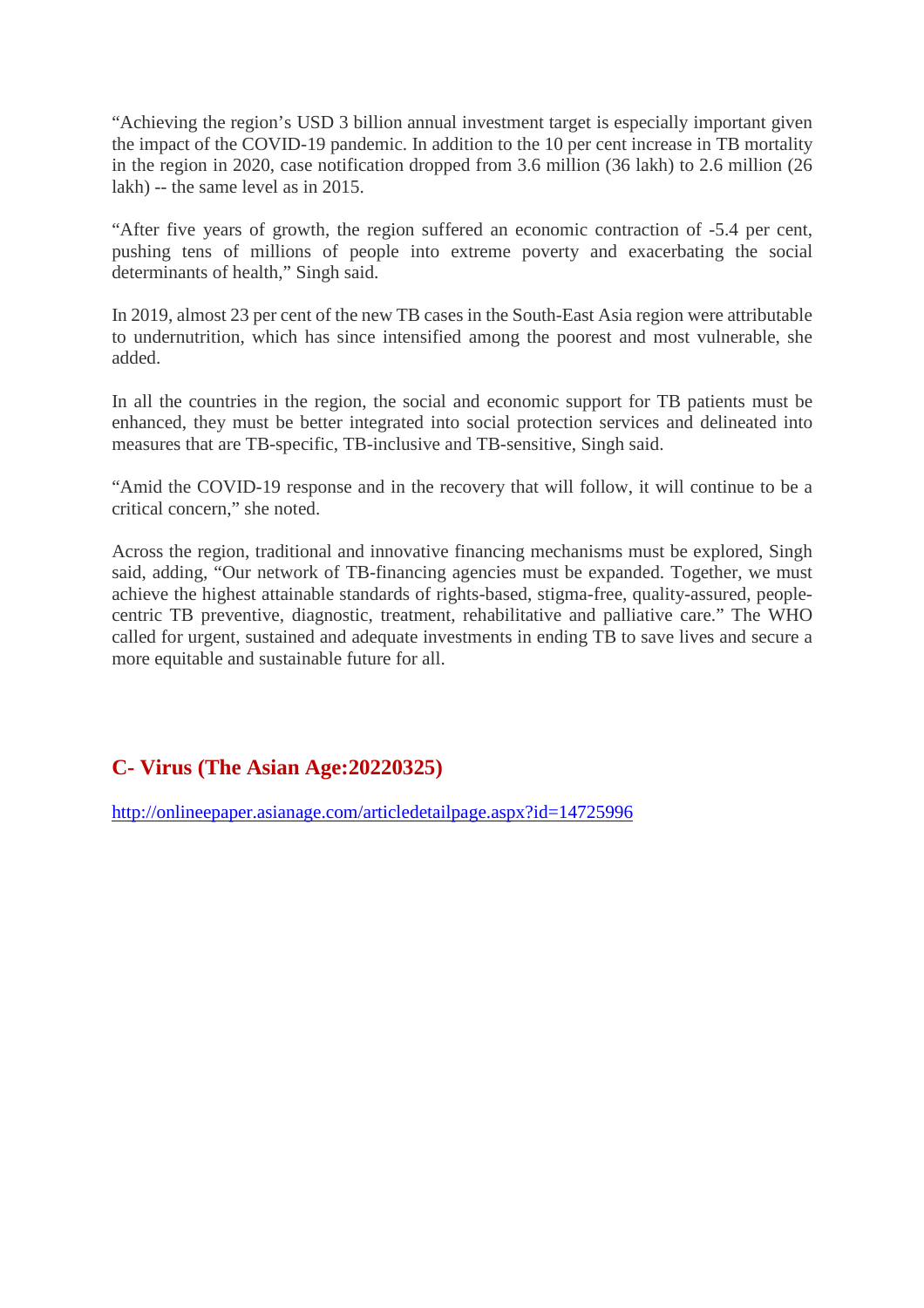## No community transmission seen yet; entry ban from 3 more nations C-virus count 138, with one more

# death in Maha; shutdowns rising

**VINEETA PANDEY**<br>with agency inputs<br>NEW DELHI, MARCH 17

One more death was reported<br>Maharashtra from on manarashtra<br>Tuesday, taking the total<br>number of deaths to<br>three in India due to the novel coronavirus out-<br>break, while the number of positive cases jumped of positive cases jumped<br>from 114 to 138 in the<br>past 24 hours. Out of<br>these, 121 are active<br>cases while 14 persons<br>have been cured.

The 63-year-old man<br>from Maharashtra had a<br>history of travel to<br>Dubai and had not disclosed this to the doctors<br>treating him at a private hospital, Maharashtra hospital. Manarashtra<br>health minister Rajesh<br>Tope said the exact<br>cause for his death was cause for his death was<br>still being ascertained as<br>the person was also suf-<br>fering from various<br>other ailments and later<br>had tested positive for Covid-19

The total number of<br>cases include 24 foreign cases include 24 foreign<br>citizens. Among the new<br>cases are two people<br>from Noida and two persons who returned from<br>Italy this week and were<br>staying at an ITBP quar-

antine facility.<br>Delhi has so far reported eight positive cases<br>while Uttar Pradesh has<br>recorded 15, including one foreigner. Maharashtra has 39 cases,<br>including three foreigners, while Kerala has 26 cases, which includes<br>two foreign nationals. two toreign nationals.<br>Haryana reported 15,<br>including 14 foreigners,<br>reported 15,<br>corrected isx, Jammu<br>and Kashmir three,<br>Telangana five, including two foreigners, Rajasthan four, including<br>two foreigners. Tamil<br>Nadu, Uttarakhand, Nadu, Uttaraknand,<br>Odisha, Andhra Pradesh<br>and Punjab have report

and rung an exerced.<br>
ed one case each.<br>
Meanwhile, West<br>
Bengal reported its first<br>
case on Tuesday. An 18-<br>
year old Kolkata resi-<br>
dent who returned from London on March 15 has<br>been admitted to<br>**Turn to Page 4** 



A group of French nationals, who were unable to return to their country following a<br>PTI complete shutdown, at Chennai International Airport on Tuesday

#### **CORONA UPDATE**

**Govt issues advised**<br>sories asking all offices to have thermal scanners, sanitizers and<br>minimising physical<br>contact with people DGCA asks airlines t<br>disinfect planes every

2 Italy-returned ITBP<br>quarantine inmates<br>test positive

regulate crowds,<br>way zones hike<br>e of platform<br>ets from ₹10 to ₹50 To regulate o **Entry of passengers**<br>from Afghanistan,<br>Philippines and<br>Malaysia banned

**Health ministry rec-**<br>pmmends use of anti-<br>HV drug combinations<br>.opinavir and Ritonavi **Number of testing<br>labs increased from 52**<br>to 125 as selected pvt<br>labs allowed to con-<br>duct tests as per ICMR<br>norms and free of cost

**dead Doly disposal**<br> **Munion minister V.**<br>
Munaleedharan tests<br>
negative, but places<br>
self under home quar-<br>
antine after visiting a<br>
medical institute<br>
whose hospital later<br>
reported a Covid case

### UK Indians rush for flights home before deadline

ADITI KHANNA LONDON, MARCH 17

A mad dash for emer-<br>gency visas and flights<br>was witnessed on was witnessed on<br>Tuesday as Indians in the<br>UK began racing against<br>time before the 1200 GMT time before the 1200 GMT<br>deadline for India's travel<br>ban from Britain and<br>Europe kicks in on<br>Wednesday, as part of<br>measures to tackle the measures to tacke the<br>coronavirus pandemic.<br>India on Monday<br>banned the entry of pas-<br>sengers from Europe,<br>Turkey and the UK from<br>March 18 till March 31 to contain the spread of the<br>deadly virus.<br>The Indian high com-

mission in London was<br>inundated with calls and mensages on social media<br>messages on social media<br>clarifications on the lat-<br>est travel advisory and<br>also support for emergency<br>messages with the sum of the sum of the same straining

ency visas.<br>"If you are travelling<br>before the deadline of<br>1200hrs GMT on 18th<br>March there should not

Some Indians from **Philippines trying** to return to India to beat deadline stuck in Kuala Lumpur. **AirAsia flights to** Delhi, Vizag okayed to rescue stranded.

be any problem," the<br>Indian high commission<br>said in response to a flurry of queries on social media.

"The cut-off date and time is for the port of<br>departure," it clarified.<br>People caught up in the chaos range from Indian<br>nationals on tourist as<br>well as student visas set to expire within days or<br>weeks, those on student<br>visas just keen to be back home with loved ones and<br>also those desperate to<br>travel due to a family

travel due to a tamily<br>energency.<br>"The Chinese students I<br>spoke to said that the<br>chinese embassy spoke<br>to the UK immigration<br>Turn to Page 4

#### **Centre allows** accredited pvt labs to also do **Covid-19 tests**

AGE CORRESPONDENT NEW DELHI, MARCH 17

The government on<br>Tuesday decided to<br>increase the number of<br>testing labs from 52 to<br>125 by allowing accredit-<br>ed private labs also to<br>conduct Covid-related<br>has made it clear that<br>the tests should be done<br>only when prescrib

only when prescribed by<br>a qualified physician, as<br>per ICMR-NIV norms,<br>ICMR said that it will<br>share the standard oper-<br>sing procedures for<br>titing and provide position<br>tive controls for establishing the test as soon<br>as the c nsing the test as soon<br>as the concerned private<br>laboratory procures the<br>primers, probes and<br>reagents. Guidelines<br>have also been issued for<br>Dead Body Management towa-rds standard pre-<br>cautions and infection prevention.<br>More on Page 5

#### 250 Indians in Iran test +ve for coronavirus

AGE CORRESPONDENT NEW DELHI, MARCH 17

About 250 Indians Iran have reported to be<br>tested positive for Covid-<br>19 during a pre-embark-<br>ment test conducted by ment test conducted by<br>Indian doctors in Qom,<br>the epicentre of outbreak<br>ber of Covid-19 cases in<br>Iran are fast multiplying<br>with over 850 live cases

with over 850 live cases<br>and 129 fatalities so far.<br>However, while MEA<br>officials on Tuesday<br>acknowledged that there<br>were positive cases<br>of Indians in Iran they<br>did not give the exact<br>mumbers.<br>**E** More on Page 2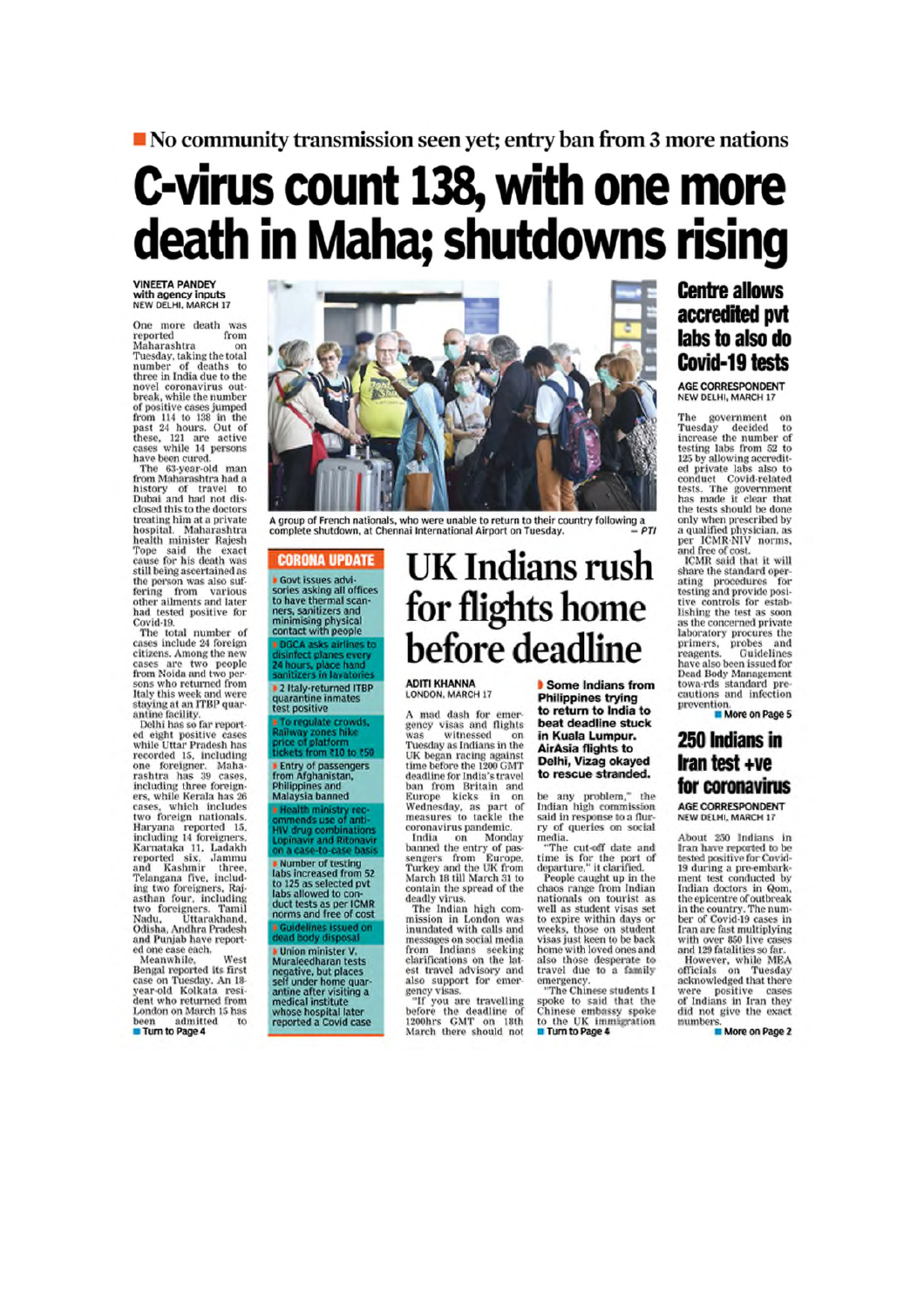#### **Virus (The Asian Age:20220325)**

http://onlineepaper.asianage.com/articledetailpage.aspx?id=14726048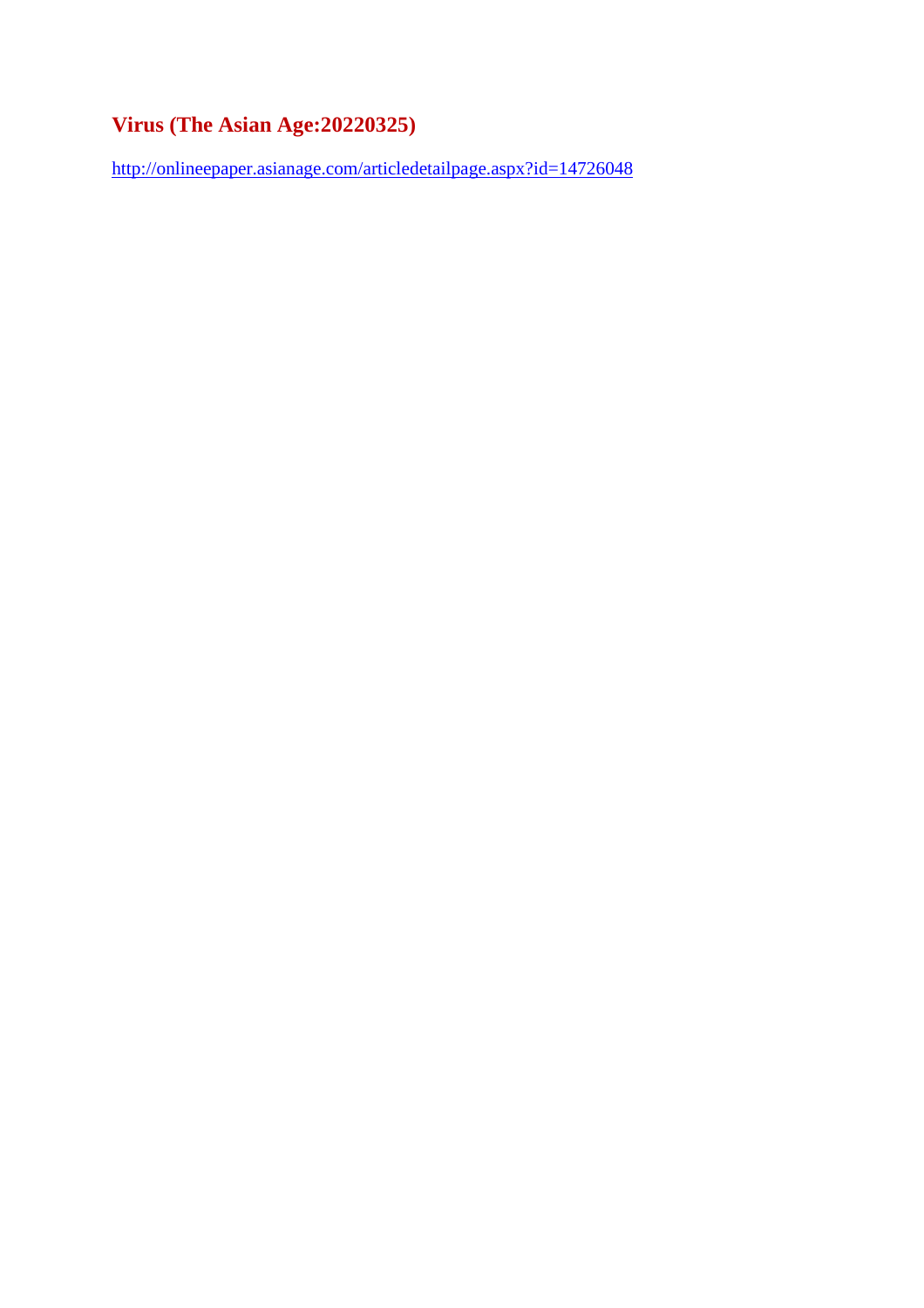# 250 Indians test +ve for virus in Iran

#### **Cannot confirm whether** 250 Indians have tested positive, says MEA officials

**AGE CORRESPONDENT** with agency inputs **NEW DELHI, MARCH 17** 

About 250 Indians reported to have tested positive for coronavirus in Iran during a pre-embarkment test conducted by Indian doctors in Qom, the epicentre of outbreak in the country. The number of Covid cases in Iran are fast multiplying with over 850 live cases and 129 fatalities so far.

India had sent a team of doctors from Pune to conduct tests on Indians in Iran. The list of 254 infected, is believed to be the outcome of that exercise

However, while officials of ministry of external affairs Tuesday on acknowledged that there were positive cases of Indians in Iran they did not give the exact numbers.

At the daily inter-ministerial press briefing on coronavirus on Tuesday evening, MEA additional secretary Dammu Ravi was asked several times about Indians in Iran testing positive.

"Of course in a situation like that, you will find some positive cases among the Indian pil-<br>grims given the extensive spread of virus in Iran," Mr Ravi told reporters.

"Not sure whether the number 254 is correct but there are substantial number of people who have tested positive. The Indians who are in Iran

#### Al to suspend flights to Europe, UK from Mar. 19

Mumbai: Air India on Tuesday announced temporary suspension of its entire services to Europe and the UK from March 19. The decision to suspend air services to the UK and the EU member countries was taken in the wake of travel and visa restrictions due to the coronavirus outbreak, Air India said.

The airline flies to London and Brimingham in the UK, and Frankfurt, Milan, Rome, Madrid,<br>Vienna, Stockholm and Copenhagen in Europe.

Services to Milan, Rome and Madrid was temporarily suspended earlier. "All pax travelling to UK & Europe, may kindly note that in view of instructions **DGCA** regarding travel and visa restrictions related to #COVID2019, all flights to/from UK & Europe will operate only till March 18, 2020 & will remain suspended from 19th to 31st March, 2020," Air India said in a tweet.  $-PTI$ 

would have come out negative as they were located in Qom.

As per reports, around 850 pilgrims from Kargil and Leh. who are in Iran for Ziarat, were tested between March 6 and March 10. There were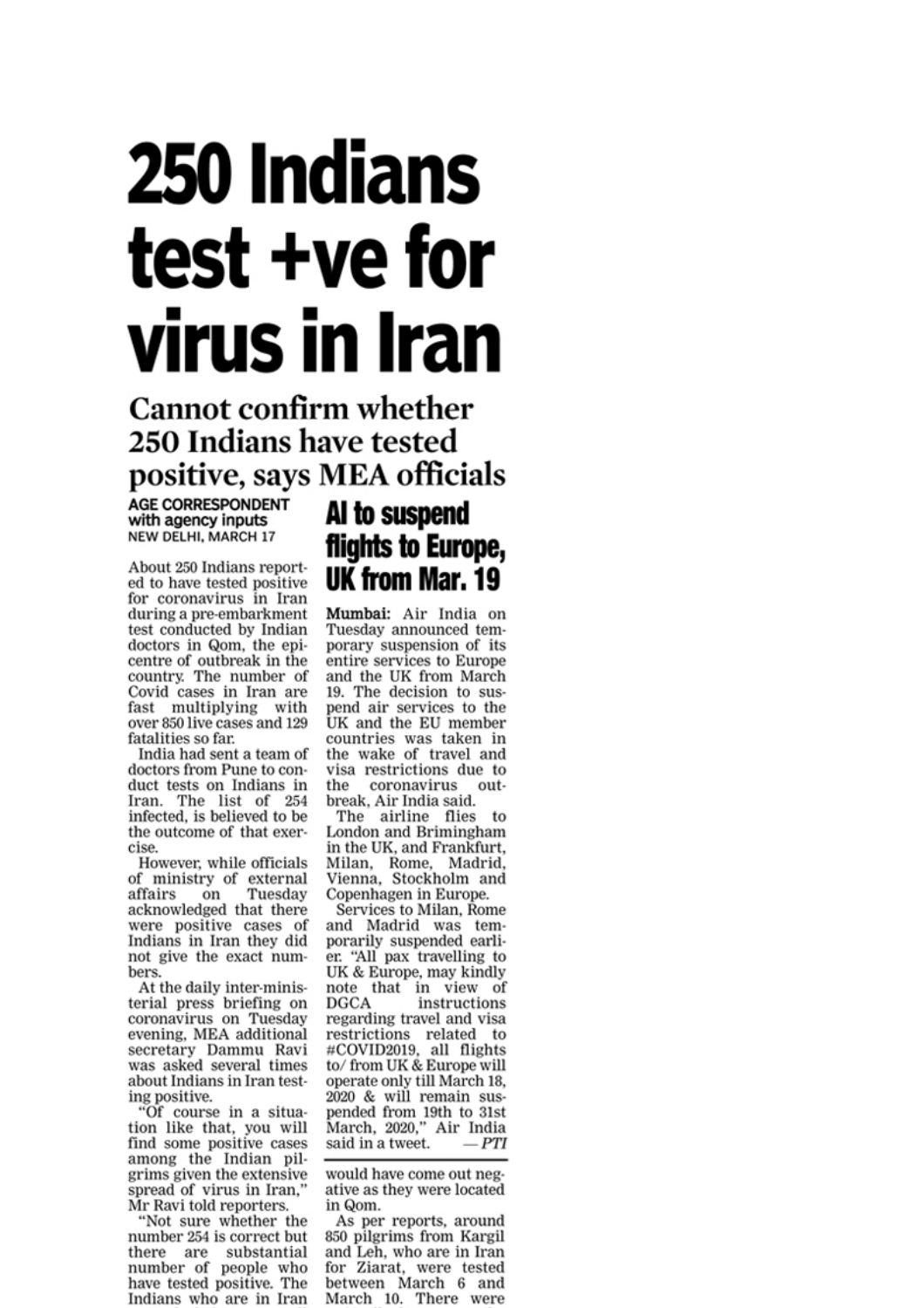#### **Pandemic (The Asian Age:20220325)**

http://onlineepaper.asianage.com/articledetailpage.aspx?id=14726160



Pandemic has brought out the best and worst of humanity

#### **Covid (The Asian Age:20220325)**

http://onlineepaper.asianage.com/articledetailpage.aspx?id=14727636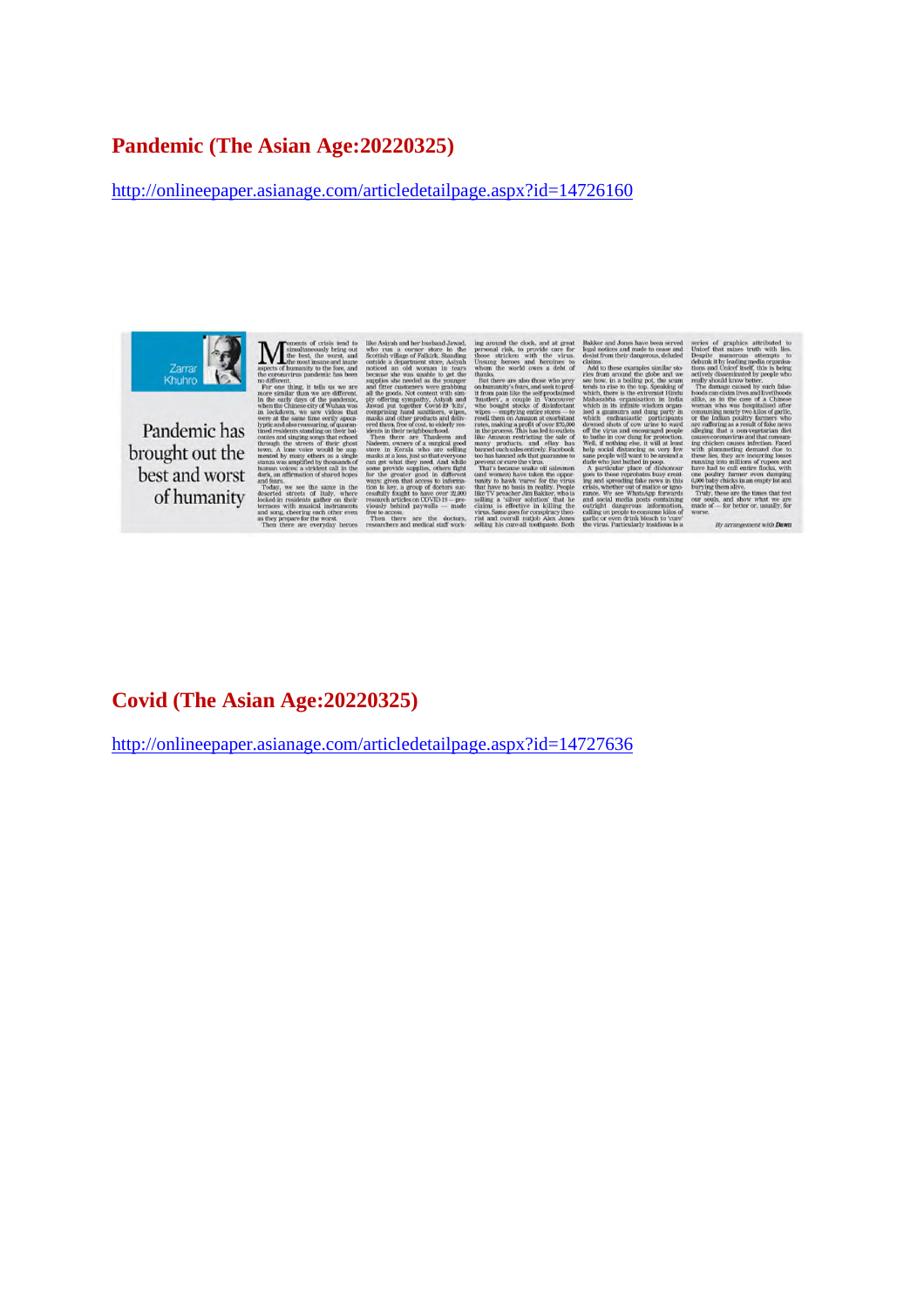# **World hunkers down over Covid**

Borders shut, schools and businesses closed even as drastic restrictions on movement take effect

Berlin, March 17: Tens of millions of people hunkees<br>red down in government-<br>red down in government-<br>ored down in government-<br>day as borders slammed since a slame as solutions as solutions of<br>the second and the constrained by the scaling movement

ate 3,614 citizens stranded<br>in Since Bardel in Since Bardel, the Since Hights were suspended. Polygin Minister<br>Herd, Polygin Minister Granded, Polygin Minister<br>Germany launched at 30<br>mights described in the present of the

cipaers due to the new<br>eigners due to the new<br>cylid-19.<br>Thailand calling off its<br>vater festival in April.<br>Thailand foreign<br>Malaysia banned foreign<br>respective and is allowing only open.<br>The first confirmed<br>cases of Covid-19



A man stands by bikes on the Cathedral square in Strasbourg, eastern France, on Tuesday as the order of staying at<br>home to all French citizens comes into effect, in order to avoid the spreading of the novel Covid-19. - AFP

# US, China trade pandemic barbs **EXERCISE TO THE REAL PROPERTIES CONTINUE DEAL AND BEAT INTO Betting the securities are the control of the securities are the securities are the property of the securities of the securities of the securities of the securi**

#### Need for 'boldest actions' from Europe, says WHO

Copenhagen, March 17:<br>The World Health Organi-The World Health Organi-<br>sation's (WHO) regional<br>office for Europe on Tues-<br>day said there is a need for<br>bold measures in all Eur-<br>operator operator of the continue of the continue the continue<br>produce  $\frac{1}{100}$  randem o

needs to take their bottless topy drugs could worsen<br>methods to the effects of the virus.<br>There is no stow the effects of the virus.<br>Hans Kiuge, WHO Region ures" had been launched<br>all Director for Europe. In all member sta

THE WORLD Health<br>
Organisation on Tuesday<br>
recommended that peo-<br>
covid-19-like symptoms<br>
should avoid set-med<br>
icating with ibuprofen,<br>
after French authorities<br>
warned anti-inflamma-<br>
toy drugs could worsen<br>
the effects

**EVALUATE:**<br>
cases had been confirmed<br>
concluding on Tuesday<br>
The regional WiFO direction<br>
The sale that countries<br>
need to assess their own in order to<br>
decide which measures studied with the outline<br>
and different count

#### **Iran curtails fire** fest; toll near 1k

**Tehran, March 17:** Iran<br>said 135 new Covid-19 deals<br>this took the country's over<br>rall toll to nearly 1,000 True rall to the country 1,000 True<br>radiot estable and to constant rations for a fire festival in<br>a bit of consta

ness originated... The last<br>system and the first deaths, announced by bealth ministry apples<br>mann spokesman Kianoush Jah-spokesman Kianoush Jah-conference, take the total<br>death toll in tran to 988. Shirt woldshis in the h

#### **FIRST DEATH IN PAKISTAN, CASES SURGE TO 183**

**SUNGE IU IOS**<br>
Lahore, March 17:<br>
Lahore, March 17:<br>
Erakistan reported its first casually due to the novel<br>
casually due to the condition as the number of positive cases of the Covid-19 on Tuesday, he<br>
as the number of

IRNA quoted Tehran police official Keywan Authorities saying provinces such as Islanda, Geological Geological Constant of the Collection and Rabar, and as a computer of the Hard and as a street police of the state of the

#### Millions can perish, warns Iran state TV

**Tehran, March 17:** Iran's istate feloxision has issued for about the new spot and the method of the method of the method of the method of the public keeps rrowlling and more public keeps rrowlling and an a unlein the pub

more than 10 people. Late cross<br>of more than 10 people. Late or Mordav night, angry expecting the crowds solution<br>in the cross solution and the transmission of the transmission of<br> $\sim$  10 mechanism and the Cross of the st

 $AP$ 

#### Pollution drops as virus shuts cities

VIITUS SITUUS CIUCS<br>
Berlin, March 17: The implemented a wide lock<br>
European Union's space down, encouraging its 62<br>
agency's extrib observed in milion people to stay<br>
agency's extrib observed in milion people to stay<br>
on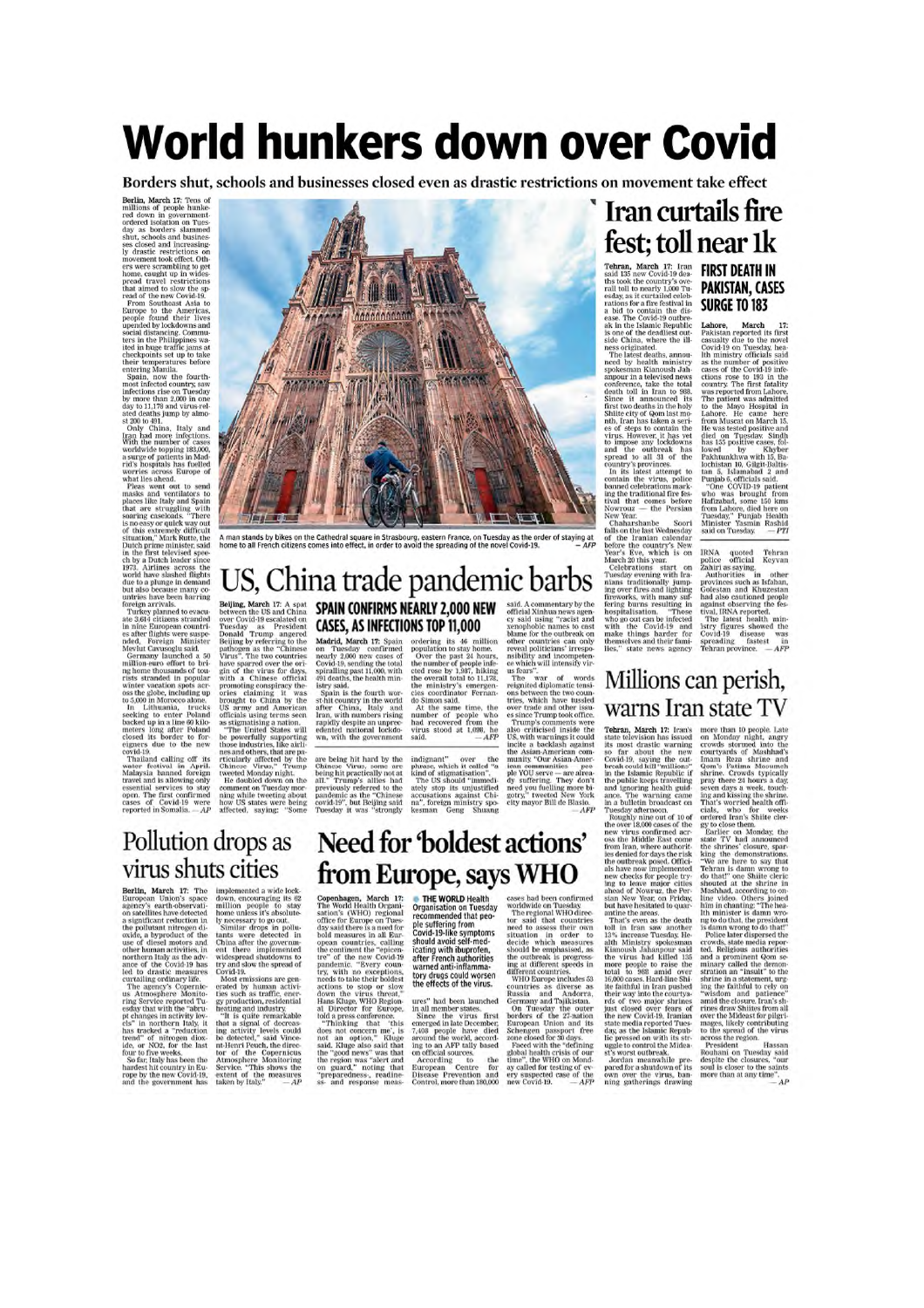#### **Ovarian cancer**

#### **Signs of ovarian cancer you must never ignore (The Indian Express:20220325)**

https://indianexpress.com/article/lifestyle/health/ovarian-cancer-awareness-month-signsovarian-cancer-health-risk-7824850/

Unfortunately, there are no symptoms in the early stages. When the cancer is contained to the ovaries, it is the easiest to treat, says a doctor

ovarian cancer, what to know about ovarian cancer, ovarian cancer signs and symptoms, ovarian cancer treatment, how to prevent ovarian cancer, indian express newsIt is important to identify high-risk groups which can be subjected to screening for ovarian cancer. (Photo: Getty/Thinkstock)

Health issues always present themselves with tell-tale signs and warnings. In the case of ovarian cancer, for instance, there are some "subtle signs and symptoms", says Dr Niti Raizada, director, medical oncology and hemato oncology, Fortis Hospital, Richmond Road, Bangalore.

She explains that ovarian cancer begins in the female organs which produce eggs known as the ovaries. This form of cancer is the third common among women in India, with 46,000 new cases each year. "Family history of cancer forms an important part of evaluation," she says.

ALSO READ |Hailey Bieber treated for a blood clot in the brain; everything to know about its signs and symptoms

According to the doctor, presentation of ovarian cancer includes:

- Often asymptomatic
- Abdominal bloating
- Change in bowel habits, indigestion, or nausea
- Fluid in abdomen known as ascites
- Weight loss and generalised fatigue
- Pelvic discomfort
- Backache
- Increased frequency of urination

– Irregular menstruation, difficulty eating, and urinary issues are just a few signs of the later stages of ovarian cancer, when it has spread to the pelvis and the abdomen.

ALSO READ |Breast cancer survivor Shormistha Mukherjee on embracing the disease instead of fighting it

"Unfortunately, there are no symptoms in the early stages. When the cancer is contained to the ovaries, it is the easiest to treat. Any woman who has ovaries is at risk of ovarian cancer, although there are some factors that increase this risk," Dr Raizada explains.

How to reduce the risk of ovarian cancer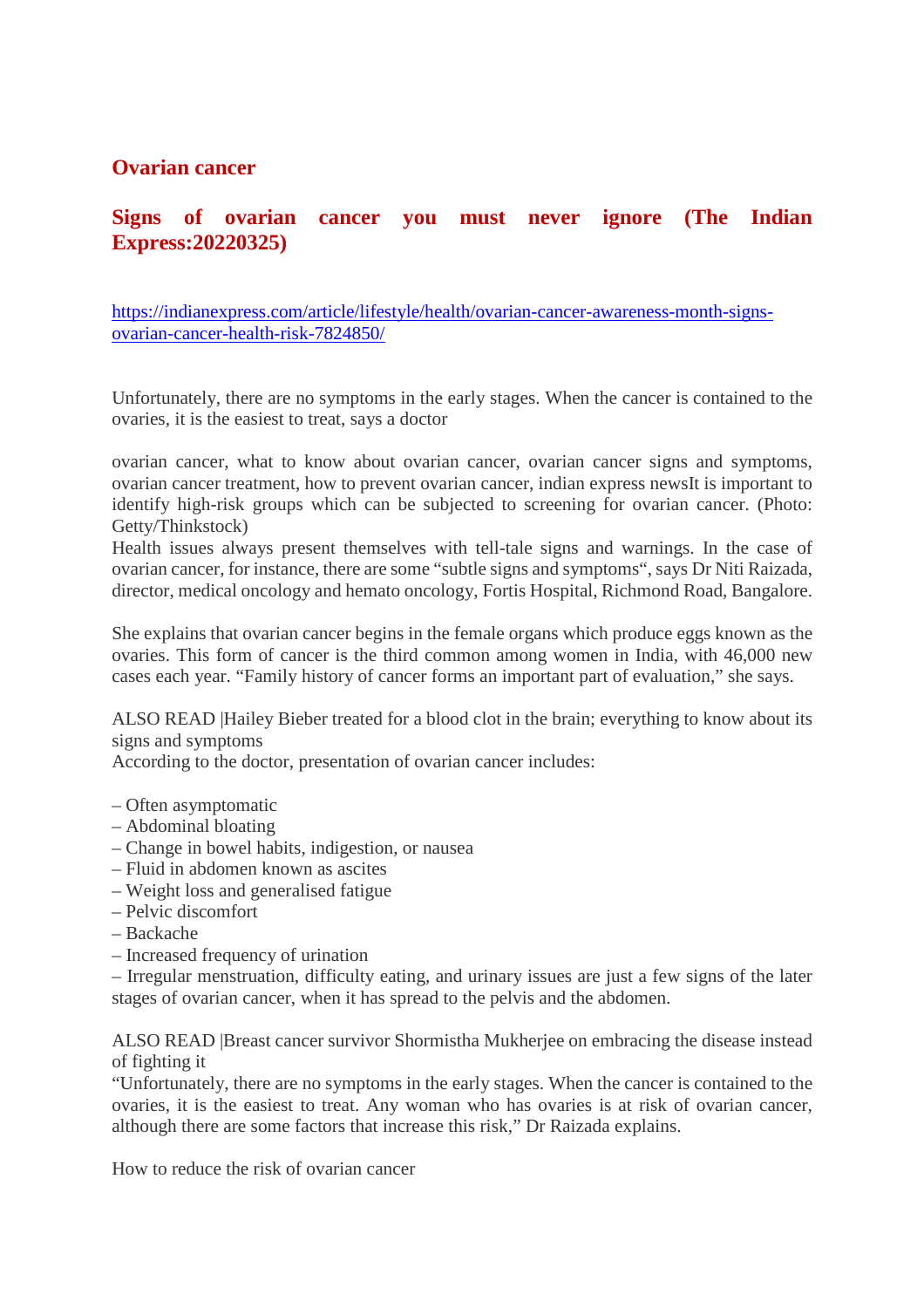The doctor suggests the following tips:

#### 1. Diet and exercise

Weekly exercise regime and a healthy diet are important. Plenty of fruits, vegetables and food rich in vitamin D are some of the dietary measures. Working out 30-40 minutes every day can reduce the risk by up to 20 per cent. Have an active lifestyle.

#### 2. Oral contraceptives

Oral contraceptive intake among women is studied to have up to a 50 per cent lower risk of developing ovarian cancer, but one requires medical consultation prior. Length of intake also has some association.

ovarian cancer, what to know about ovarian cancer, ovarian cancer signs and symptoms, ovarian cancer treatment, how to prevent ovarian cancer, indian express news Ovarian cancer begins in the female organs which produce eggs known as the ovaries. (Photo: Getty/Thinkstock)

3. Avoiding carcinogens

Carcinogens are substances that are capable of causing cancer. Substances such as talcum powder (baby powder, vaginal deodorants and makeup) are known to have some uncertain association.

4. Pregnancy and breastfeeding

Women who have birthed at least one child, especially before the age of 30, have a lower risk of developing ovarian cancer and even breast cancer. Breastfeeding is also known to lower the risk.

ALSO READ |'I am the healthiest person I know, and I got cancer': Seema Patil, Zerodha founder's wife, shares her breast cancer journey 5. Healthy lifestyle

Avoiding the use and exposure of tobacco products can not only lower your risk of ovarian cancer, but many other types of cancers as well. Along with it, limiting your alcohol consumption is best.

#### 6. Genetic Link

Some ovarian cancers are linked to genetic changes and run-in families with several cases of breast and ovarian cancer. One such important mutation is called BRCA1 (breast cancer gene 1) and BRCA2 (breast cancer gene 2). Identifying such families and their genetic risks will help implement risk-reduction strategies.

It is important to identify high-risk groups which can be subjected to screening for ovarian cancer. These screening methods include a trans-vaginal ultrasound and serum Ca125 (blood test). Screening tools are generally non-invasive.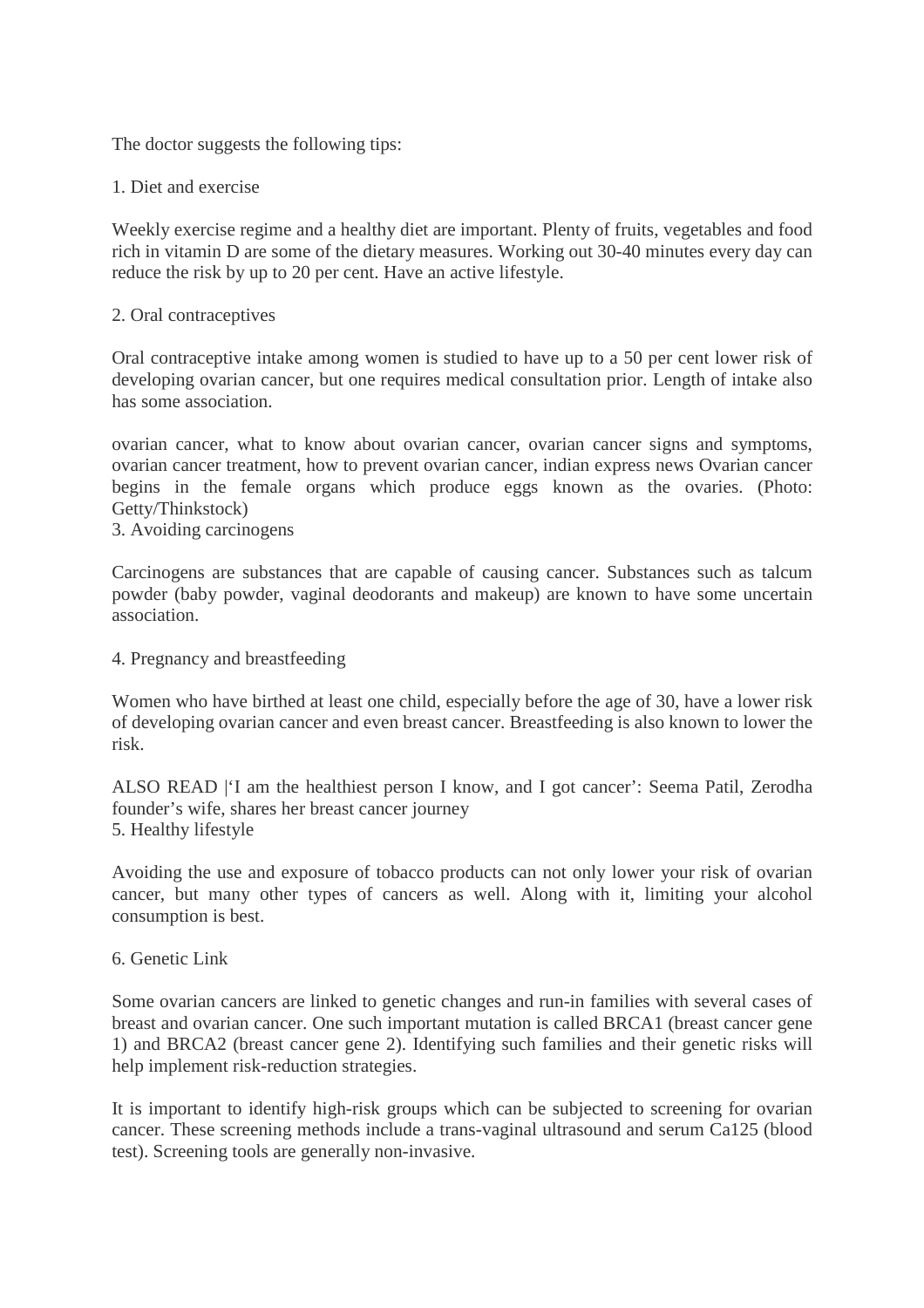#### **World Tuberculosis Day 2022**

**World Tuberculosis Day 2022: Common myths and facts about the disease "There is treatment for tuberculosis. If diagnosed and initiated on time and if the patient is compliant to treatment, they do well with anti-TB medication," said Dr Jayalakshmi TK (The Indian Express:20220325)**

https://indianexpress.com/article/lifestyle/health/world-tuberculosis-day-2022-commonmyths-and-facts-about-the-disease-7834583/

world tuberculosis day 2022Educate yourself on the myths and facts about Tuberculosis. (Photo: Representational)

World Tuberculosis (TB) Day is observed to raise awareness about tuberculosis, which is an infectious disease. According to WHO, the estimated incidence figure of people in India struggling with TB stood at 2.64 million cases, as in 2019. This is a rate of 193 per 100,000 population. Yet, the disease comes laced with many myths that often obstruct necessary and effective treatment.

Myth: Everyone with TB is infectious

One of the first myths that Dr Jayalakshmi TK, consultant, pulmonologist, Apollo Hospitals Navi Mumbai pointed out is that everyone with TB is infectious. She clarified and said, "Tuberculosis can affect all organs of the body except hair, teeth and nails. But, only pulmonary tuberculosis is infectious and can spread through droplets. Patients who are initiated on treatment for pulmonary tuberculosis become non-infectious in three weeks after starting the treatment for drug sensitive tuberculosis."

ALSO READ |TB not a life-long infection in most people: Study Myth: TB is genetic

Further, Dr Avi Kumar, senior consultant, pulmonology, Fortis Escorts Heart Institute, Okhla New Delhi, brought attention to the myth that TB is genetic whereas the truth, he said, is that "it's an infectious disease caused by mycobacterium tuberculosis and mainly spreads through droplets, through air." Adding to this, Dr TK said, "Since tuberculosis spreads through droplets, families who are in close contact get exposed, and the chances of developing tuberculosis increases. There are certain places where the number of tuberculosis patients are more, in such areas the exposure to patients is substantial, thereby, increasing the chances of people developing tuberculosis."

Tuberculosis, coughing TB is an infectious disease caused by mycobacterium tuberculosis and mainly spreads through droplets, through air. (File photo) Myth: TB is fatal and non-curable

People also often believe that TB is a non-curable, fatal disease. But Dr TK states that the opposite is true, saying: "There is treatment for tuberculosis, if diagnosed and initiated on time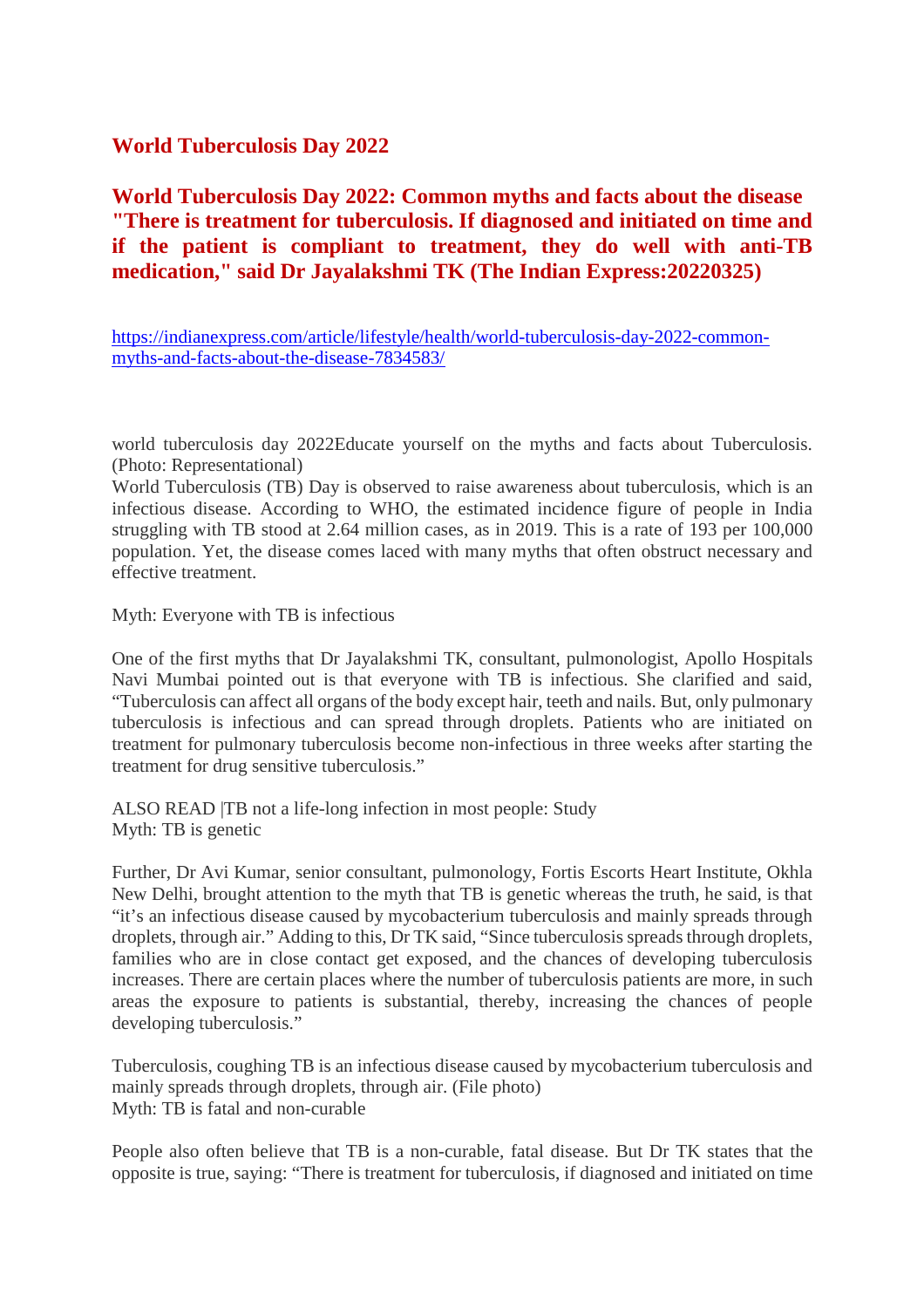and if the patient is compliant to treatment, they do well with anti-TB medication. Treatment for drug sensitive tuberculosis is 6 to 9 months comprising of Rifampicin, Isoniazid, Ethambutol and Pyrazinamide. About 5% of patients can develop drug resistant tuberculosis. Now there are shorter duration regimen available which comprise of Bedaquiline or Delaminid."

ALSO READ |Long Covid: The science shows how little we know

Dr Kumar also added that TB can be cured "if the patient religiously take the regimen prescribed by the doctors and maintains the right dosage, timing and the form. Chances of relapse are also less if proper regimen is followed. However, TB relapses in a patient can sometimes be fatal if they are immunocompromised."

Myth: TB spreads from touch

Both the experts also brought light to the myth that TB can spread by touching the patient. DR TK said that while it is rare for cutaneous tuberculosis or skin TB to spread through touch in untreated patients, "it's not likely to be spread through personal items, such as clothing, bedding, drinking glass, eating utensils, handshake, toilet, or other items that a person with TB has touched."

For more lifestyle news, follow us on Instagram | Twitter | Facebook and don't miss out on the latest updates!

 $\triangle$  The above article is for information purposes only and is not intended to be a substitute for professional medical advice. Always seek the guidance of your doctor or other qualified health professional for any questions you may have regarding your health or a medical condition.

#### **Irregular periods**

#### **Irregular periods: Gynaecologist explains all about the causes, and the cures If you can't predict your periods and also have a heavy flow when you have it, you likely have irregular periods, said Dr Nimmi Mahajan (The Indian Express:20220325)**

https://indianexpress.com/article/lifestyle/health/a-gynaecologist-explains-all-you-need-toknow-about-irregular-periods-the-causes-and-the-cures-7798691/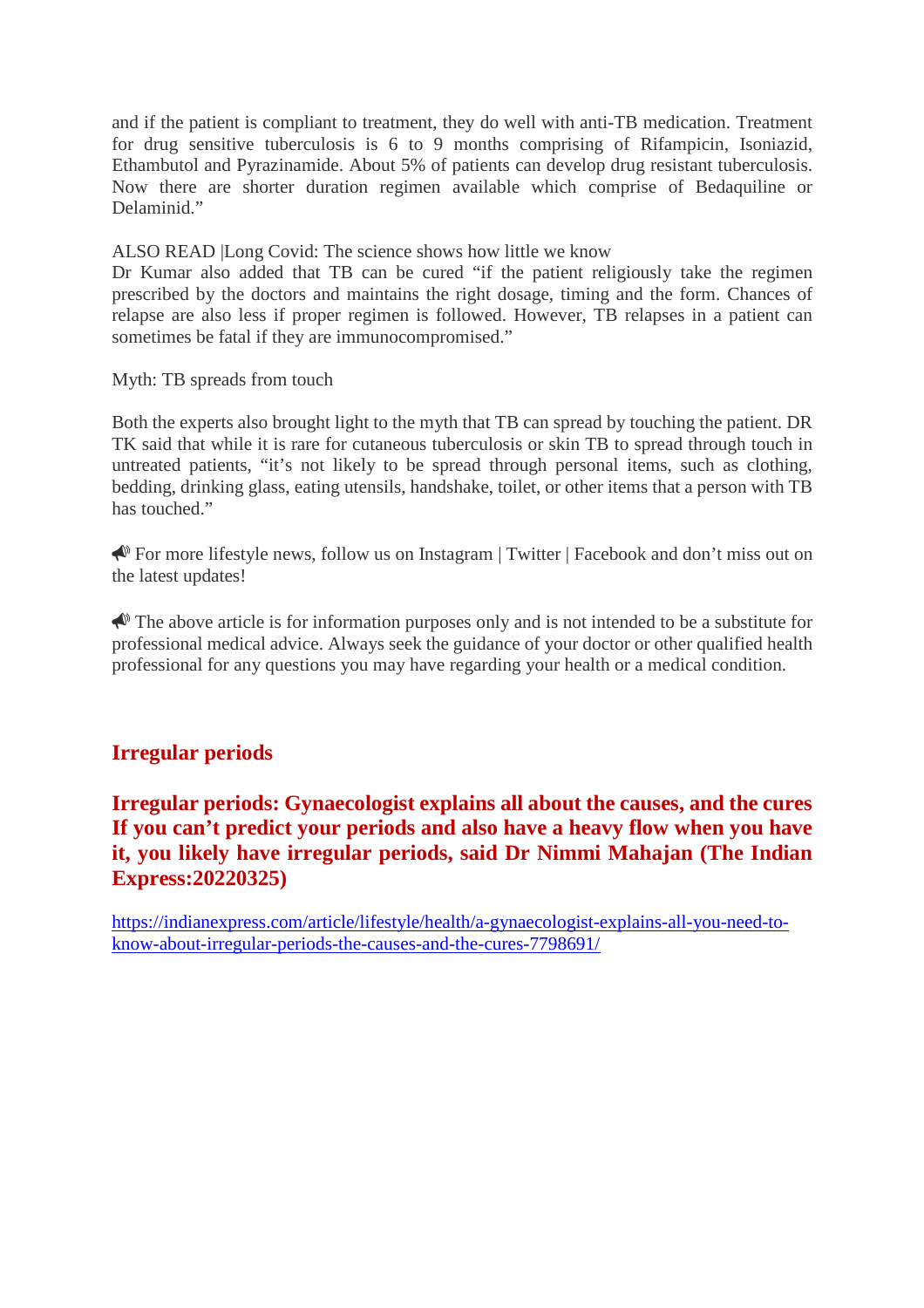irregular periods, menstrual cycleHere's everything you need to know about identifying irregular periods, the causes behind them, and some natural cures. (Photo: Pexels) Menstrual bleeding varies in duration and severity from woman to woman. A menstrual cycle is defined as the time between the first day of one period and the first day of the next. The average menstrual cycle lasts 28 days, but also varies from person to person and month to month. If your periods occur every 21 to 35 days, they are considered regular. Blood flow lasts four to five days on average, with a blood loss of approximately 2-3 tablespoons per day, and an average of 80 ml during periods.

Your periods may be irregular when you are in the first two years of menarche, the first menstrual bleeding. This is completely normal, but in case it is the same after that period, you may need to rule out certain causes of irregular periods, Dr Nimmi Mahajan, lead gynaecologist, Proactive for Her, told indianexpress.com.

ALSO READ |How the pandemic has affected periods

She noted that if the length of your menstrual cycle varies, you have irregular periods. "Your periods can be early or late or even skip some months. Many women develop a regular cycle after puberty; it can occur anytime between the 21- 35th day of your menstrual cycle. If you can't predict your periods and also have a heavy flow when you have it, you likely have irregular periods."

She also points the following as symptoms of irregular periods:

Periods that skip days or months Spotting between periods No periods Heavy cramping during periods menstrual cramps, irregular periods Painful menstrual cramps are a symptom of irregular periods. (Photo: Pexels) What causes heavy or irregular menstrual periods?

Dr Mahajan said that heavy or irregular periods may be a result of:

Hormonal imbalance: The hormones oestrogen and progesterone control the formation of the uterine lining. An increase in these hormones can result in heavy bleeding. Hormone imbalances are most common in girls who started menstruating within the last year and a half. They are also common in women approaching menopause.

Some medical/gynaecological conditions: Thyroid problems, PID (Pelvic inflammatory disease), endometriosis, and an inherited blood disorder can all cause irregular periods. Endometriosis is a condition in which the tissue that lines the inside of the uterus grows elsewhere in the body. This can result in severe bleeding as well as pain. An inherited blood disorder is one that affects clotting.

ALSO READ |Nutritionist suggests simple tips to reduce period bloating

Benign growths or cancers: Heavy bleeding can be caused by cervical, ovarian, or uterine cancer, but these conditions are uncommon. Uterine benign, or noncancerous, tumours can cause heavy bleeding or long periods. When the growth is made up of endometrial tissue, it is referred to as a polyp and those made of muscle tissues are called fibroids.

Lack of ovulation: Anovulation results in insufficient levels of progesterone hormone, which leads to heavy periods.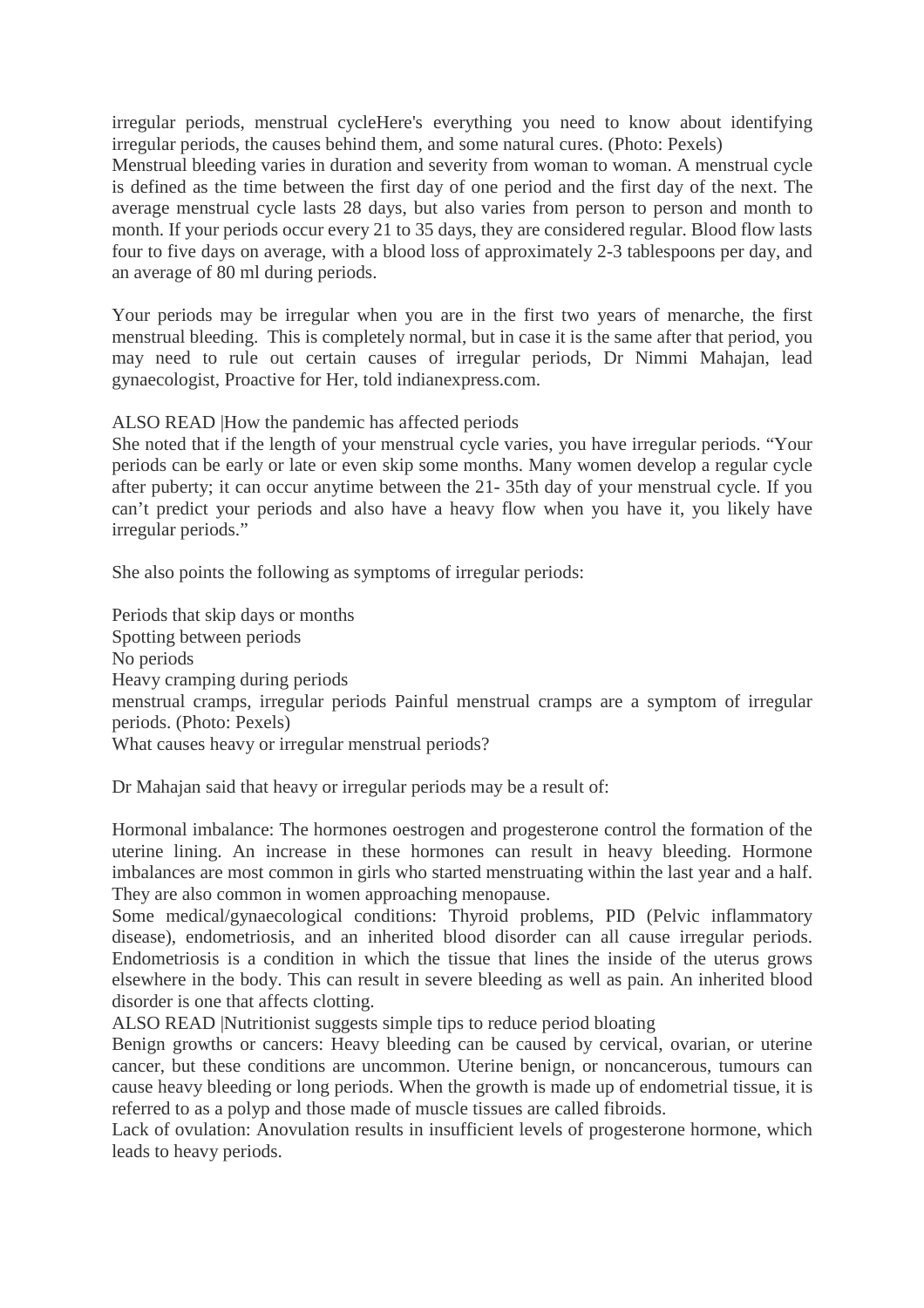Adenomyosis: The glands of the uterine lining embed in uterine muscle resulting in heavy bleeding which is known as adenomyosis.

Medication: Menstrual bleeding can be affected by anti-inflammatory medications, anticoagulants, or hormone medications. Heavy bleeding can be a side effect of intrauterine devices (IUDs), which are used to prevent pregnancy.

If your doctor suspects irregular periods, they may ask you to take an ultrasound of the uterus, pap smear or blood tests to arrive at the cause of this irregularity.

ALSO READ |Nutrition alert: Foods to eat before, during, and after your periods When should you seek medical care?

Dr Mahajan advised seeing a doctor if you have periods for more than 7 days, require more than one tampon/pad/cup in an hour, have severe pain/ fever or if you have abnormal discharge or odour in the vagina. "Additionally, you can seek medical help if you have sudden weight loss or gain, have extra hair growth on the body, get new acne, excessive and resistant kind, and if you see any nipple discharge," she adds.

What are the available treatment options?

The treatment will be determined by your overall health, the cause of menstrual irregularities, and your reproductive history. Any underlying medical conditions, such as thyroid dysfunction, must also be addressed. You can also include some lifestyle changes to aid in fixing the length of your cycle, suggested Dr Mahajan.

#### Yoga

Yoga has been considered to be an effective treatment for a variety of menstrual problems. It has also been shown to reduce menstrual pain and emotional symptoms related to menstruation, such as premenstrual syndrome (PMS), as well as improve the quality of life in women with primary dysmenorrhea (menstrual cramps).

ALSO READ |These yoga asanas will help regulate irregular periods yoga, menstrual health (Photo: Pexels) Maintain a healthy weight

Extreme weight loss can cause irregular menstruation. Additionally, menstruating people who have gained weight are likely to have irregular periods, heavier bleeding, and pain because fat cells affect hormones and insulin. Consult your doctor if you want to lose weight. They can help decide a target weight and develop a plan to reach it.

#### Find time to exercise

Exercise has numerous health benefits that can help with your menstrual cycle. It can help you achieve or maintain a healthy weight and is frequently prescribed as part of a treatment plan for polycystic ovary syndrome (PCOS) which can also cause menstrual irregularities.

ALSO READ |Exercise during periods: Know the dos and don'ts Eat a balanced diet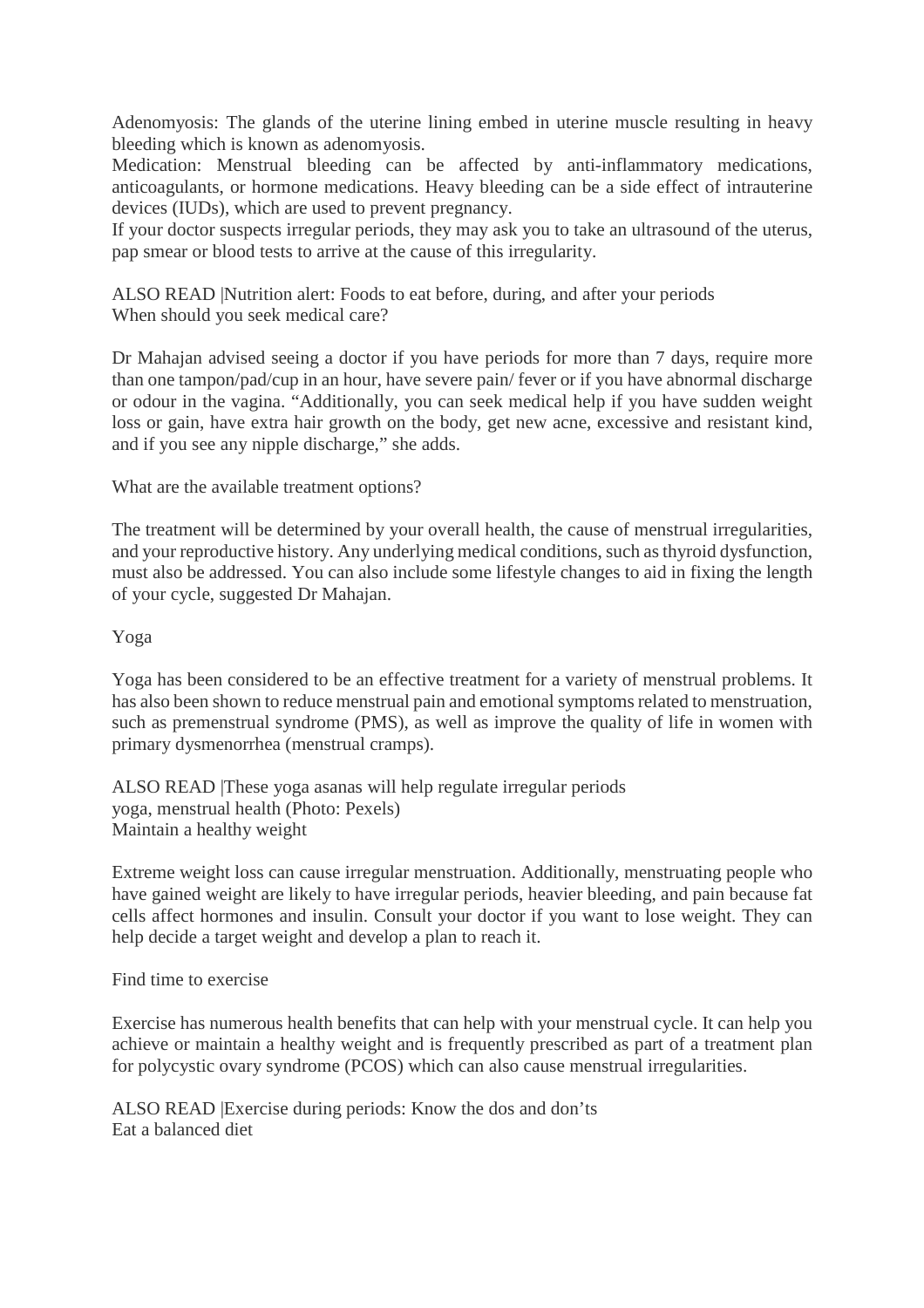Include fresh fruits, seasonal vegetables and fibre rich foods in your diet. Get the help of a nutritionist to help you draft a diet suitable for your body needs.

Vitamin B and Vitamin D

Low levels of vitamin D may be observed in women with irregular periods and taking vitamin D supplements may help regulate menstruation. You may take vitamin D fortified or cereal and spend some time in the morning sun. Vitamin B may lower the intensity of your premenstrual symptoms. Eggs, milk and legumes are good sources of Vitamin B.

For more lifestyle news, follow us on Instagram | Twitter | Facebook and don't miss out on the latest updates!

 $\triangle$  The above article is for information purposes only and is not intended to be a substitute for professional medical advice. Always seek the guidance of your doctor or other qualified health professional for any questions you may have regarding your health or a medical condition.

#### mail logo

Get the latest updates on the coronavirus pandemic and the race for a vaccine, in your inbox

#### **Food and Nutrition**

#### **Protein: Know the best sources, benefits, and how much is too much (The Indian Express:20220325)**

https://indianexpress.com/article/lifestyle/health/protein-diet-benefits-types-how-muchhealthy-foods-myths-bodybuilding-muscle-7818337/

The protein requirements differ for children, adults, and senior citizens. While senior citizens will require more amounts so that they can maintain muscle mass and strength, along with bone health, a child in the age group of 4-9, he/she will be recommended 19 grams of protein each day, said Dr Jinal Patel, dietitian

proteinAs an essential macronutrient, one need an adequate amount of protein in your their to stay healthy (Source: Getty Images/Thinkstock)

Many of us, while planning our meals, consider aspects like calories, fats, or even salt consumption — but how many of us really think of protein intake, too? New ongoing researches and experts point out that it is extremely essential to incorporate protein in daily diet. In fact, a recent study published in Hypertension, a peer-reviewed journal of the American Heart Association (AHA), said that eating a balanced diet including protein from a greater variety of sources may help adults lower the risk of developing high blood pressure.

Also Read |How about trying red jowar curd uthappams with zucchini and bell peppers today? So, given the emphasis on protein in one's daily diet, how much should actually be consumed? But before we dive into the how, let's understand what exactly protein is.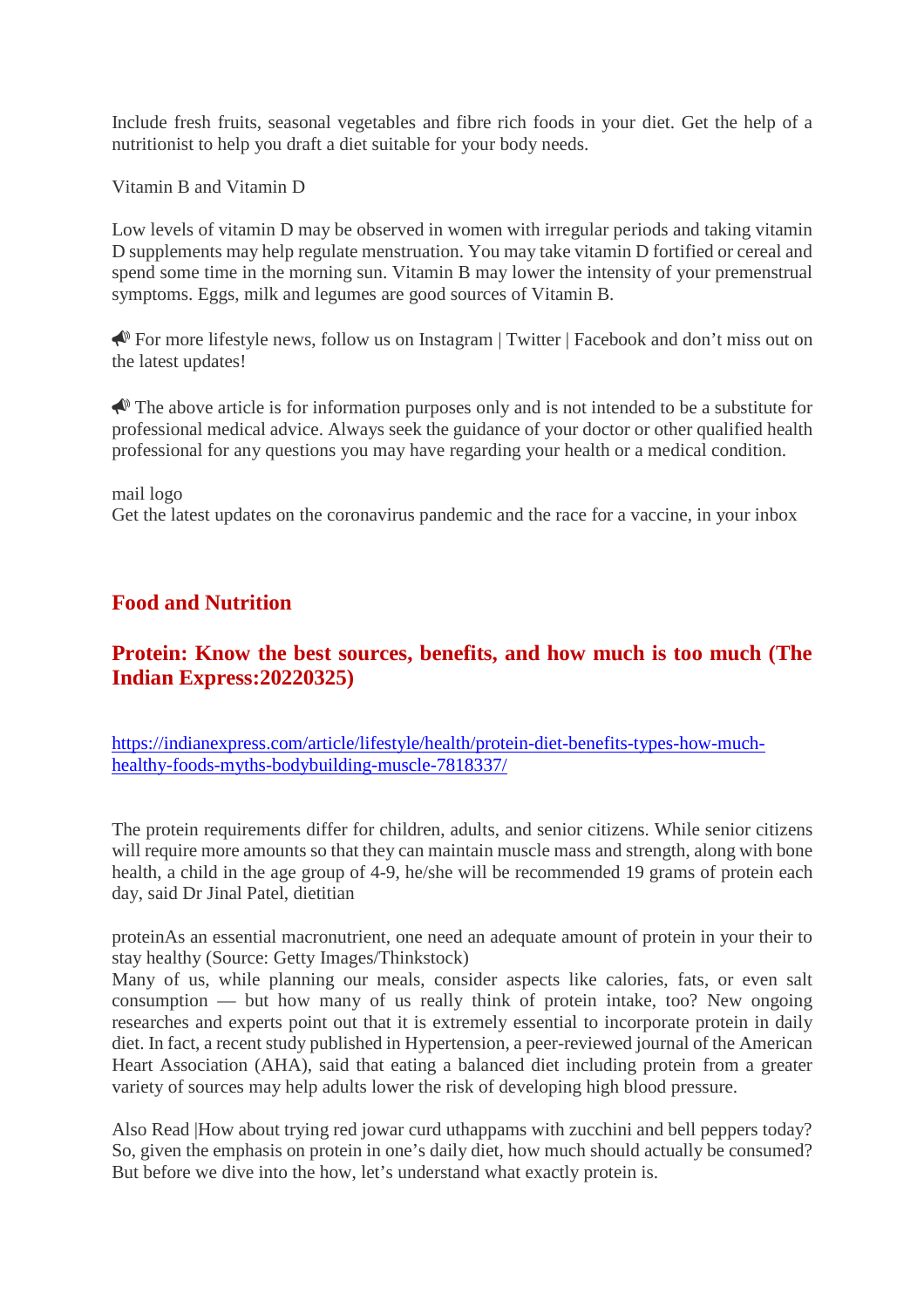What is protein?

Protein plays a key role in creating and maintaining cells of the bones, muscles, cartilage, and skin. "Protein is made up of essential amino acids that the body cannot manufacture on its own; therefore, one must obtain them through their diet. These amino acids are necessary for the growth and repair of tissue. Without them, the body would begin to break down its own muscles to obtain them. This is why getting your daily fix of protein through the foods you eat is crucial," said Tanvi S Chiplunkar, senior dietician, Bhatia Hospital Mumbai.

In simple words, protein is a "necessary component of any diet because it fuels your cells so you have the energy to stay active".

protein Are you having enough protein? (Photo: Getty Images/Thinkstock)

Functionally, inside the cells of a human body, all the receptors, enzymes, and metabolic activities are essentially proteins. Similarly, antibodies that help prevent various diseases by fighting against foreign organisms are also proteins, explained Dr Upal Sengupta, senior consultant nephrologist, Fortis Hospital and Kidney Institute, Kolkata.

#### Does lack of protein cause a deficiency?

"Yes, absolutely. The deficiency can make you prone to infection and illness, lead to swelling in the legs, slow wound healing, and reduced muscle mass. So, in case, you have been diagnosed with protein deficiency, then follow the instructions given by the consulting expert," said Dr Jinal Patel, dietitian, Apollo Spectra Hospital, Mumbai.

Benefits of protein

One of the foremost benefits is that it helps muscle mass for those looking for a bulky build. According to Chiplunkar, "As an essential macronutrient, one need an adequate amount of protein in your body to stay healthy. If one is not getting enough protein in their diet, it can result in the body utilising muscle for energy."

Also Read |How much protein is too much?

We now know that it is imperative to eat protein as recommended by the doctor, so let's look at its other benefits:

It helps with

\*Blood clotting

\*Immune system function

\*Maintaining muscle mass

\*Keeping blood sugars stable. "Adequate protein intake also helps with hormonal creation. Insulin (a small protein) is a hormone that is helpful in managing blood sugar levels. It tends to involve the interaction of organs like the pancreas and the liver," said Dr Patel.

\*Maintaining hunger.

\*Growth, repair and maintenance of cells – amino acids are the building blocks of protein – they play a major role in hair growth.

\*Muscle growth, development and repair, cartilage and skin.

\*Digestion, through facilitation of the creation of enzymes and hormones and hormonal regulation. "Digestion is carried out by the digestive enzymes that are "proteinaceous in nature", added Dr Patel.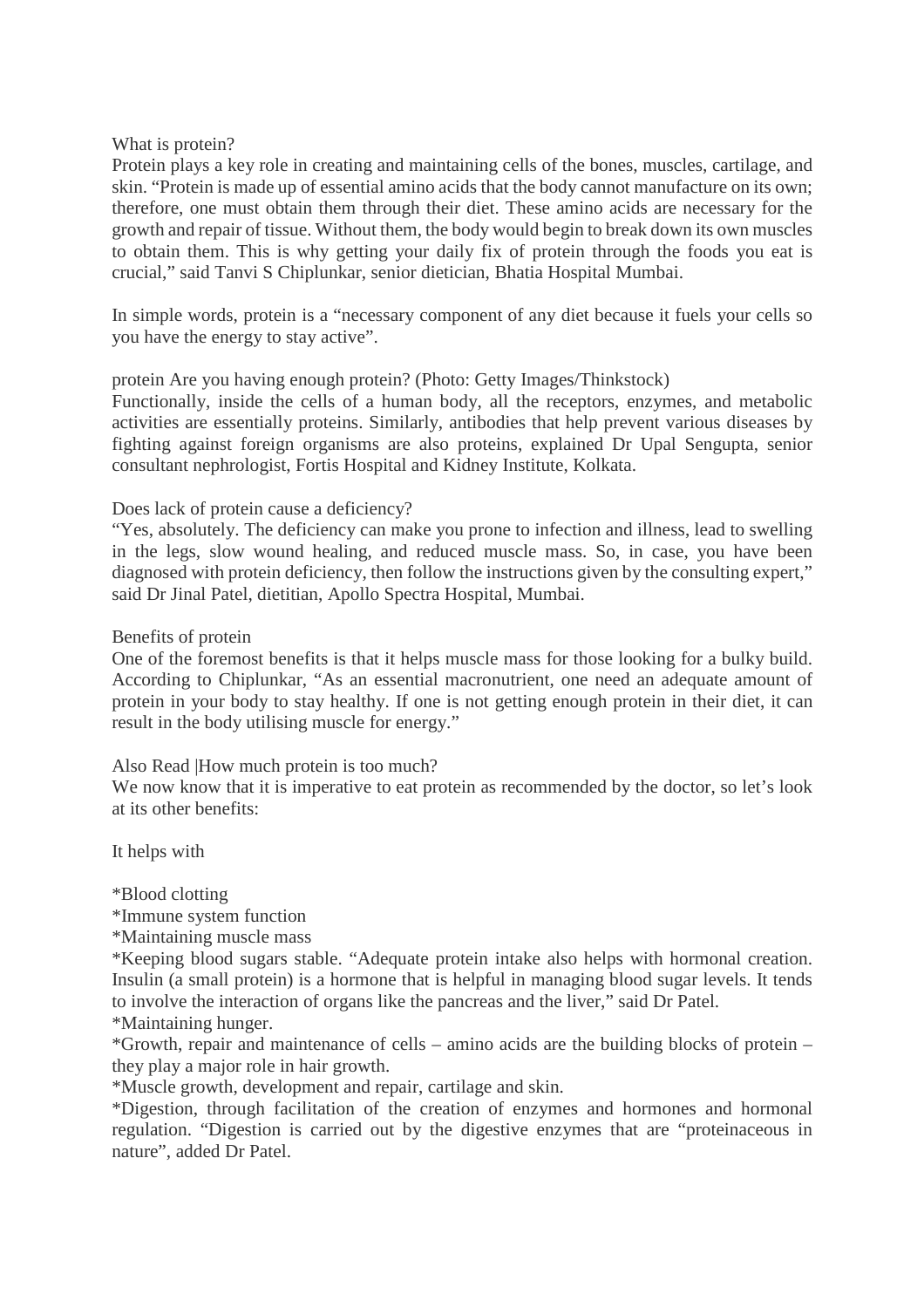Sources of protein

AHA's 2021 dietary guidance to improve cardiovascular health recommended eating healthy sources of protein, mostly from plants, and may include seafood and low-fat or fat-free dairy products, and, if desired, lean cuts and unprocessed forms of meat or poultry.

One can opt for eggs, almonds, oats, milk, broccoli, spinach, quinoa, fish, lentils, asparagus, soy, yoghurt, nuts, dairy, seeds, carrots, seafood, avocado, chickpeas, and tofu.

The protein requirements differ for children, adults, and senior citizens (Source: Getty Images/Thinkstock)

How much to have?

The Indian Council of Medical Research (ICMR) recommends that an average adult should consume about one gram of protein per kg of body weight every day. According to the National Institutes of Health (NIH)'s Dietary Reference Intakes report for macronutrients, a sedentary adult should consume 0.8 grams of protein per kilogram of body weight. This means that an average sedentary man should eat about 56 grams of protein per day, and the average woman should eat about 46 grams, as per NIH. As per AHA two servings, or 5.5 ounces, of protein daily is recommended.

The protein requirements differ for children, adults, and senior citizens. While senior citizens will require more amounts of proteins so that they can maintain muscle mass and strength, along with bone health, a child in the age group of 4-9, he/she will be recommended 19 grams of protein each day (however, the expert will decide again after monitoring the overall health), said Dr Patel.

Those in the age group of 9-13 can have 34 grams on a daily basis. If the child is in the 14-18 age group, then a boy will need 52 grams and a girl may require 46 grams. "When it comes to adults, men will need 56 grams of protein and women around 46 grams. Older adults need to have around 2.0 g/kg/day. But, it is better to speak to an expert who will guide senior citizens as per the requirement," mentioned Dr Patel.

How to incorporate protein in one's diet?

Start with minor changes, such as replacing that piece of toast with an egg or adding a meat portion to your favourite starch dish, said Chiplunkar. "If you're transitioning from a vegetarian or vegan diet and want to add the meat back in, incorporate red meats slowly. Vegetarian sources of protein like milk, curd, buttermilk, cheese, soybean can be incorporated in the diet," she said.

 For more lifestyle news, follow us on Instagram | Twitter | Facebook and don't miss out on the latest updates!

 $\triangle$  The above article is for information purposes only and is not intended to be a substitute for professional medical advice. Always seek the guidance of your doctor or other qualified health professional for any questions you may have regarding your health or a medical condition.

mail logo

Get the latest updates on the coronavirus pandemic and the race for a vaccine, in your inbox

Enter Your Email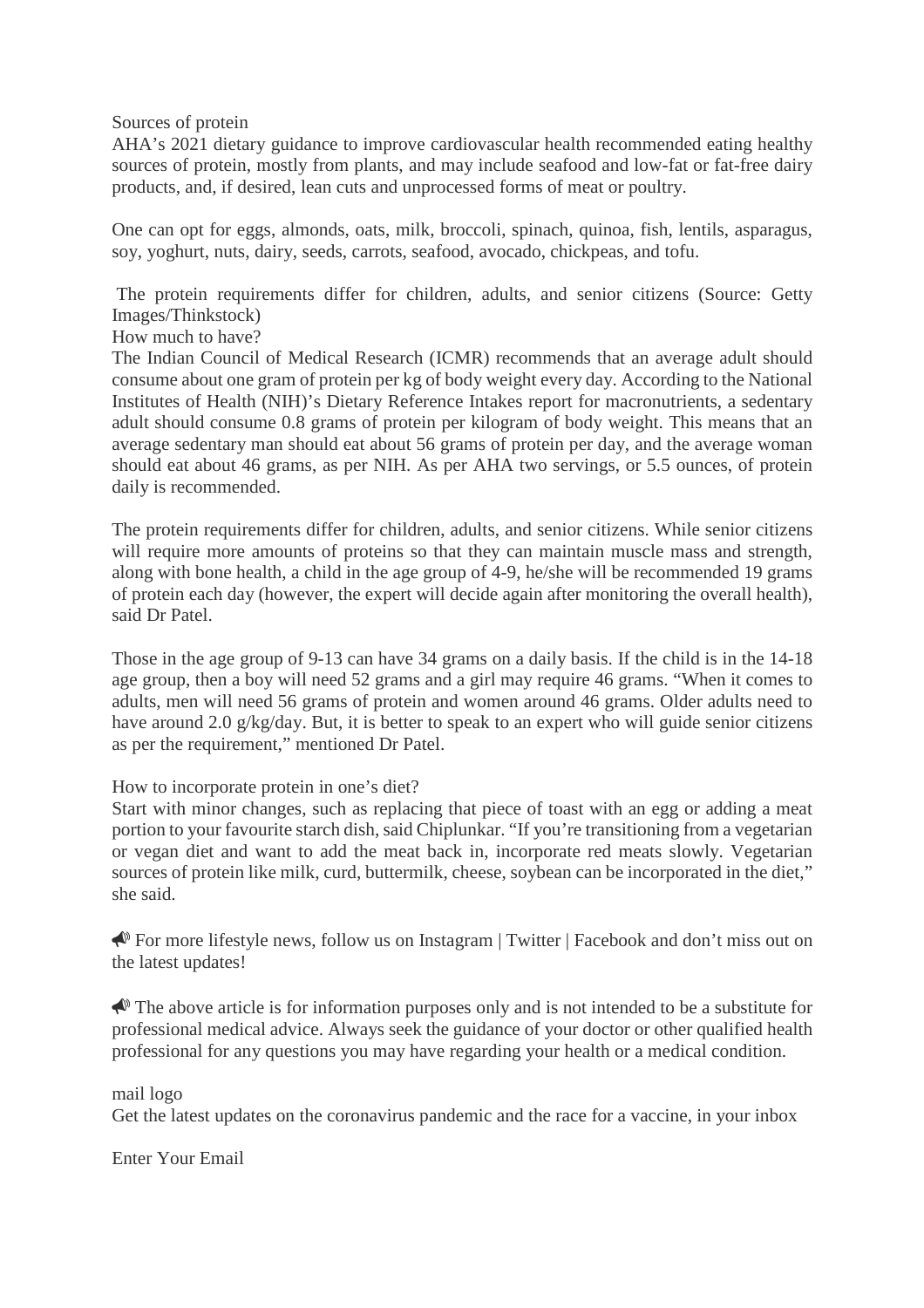For all the latest Lifestyle News, download Indian Express App.

**Newsguard** The Indian Express website has been rated GREEN for its credibility and trustworthiness by Newsguard, a global service that rates news sources for their journalistic standards. Newsguard © IE Online Media Services Pvt Ltd

#### **India to be TB-free by 2025**

#### **India to be TB-free by 2025, says Minister (The Hindu:20220325)**

https://www.thehindu.com/news/national/19-increase-from-previous-year-in-tb-patientsnotification-in-2021-report/article65255289.ece

A 19% increase was witnessed in 2021 from the previous year in TB patients' notification. The number of incident TB patients (new and relapse) notified during 2021 was 19,33,381 against the 16,28,161 in 2020, noted India TB Report 2022 released on Thursday.

On the World Tuberculosis Day on Thursday, Health Minister Mansukh Mandaviya reaffirmed the government's commitment to making India

#### **Covid guidelines**

#### **Health Ministry issues updated guidelines for imposing COVID-19 curbs (The Hindu:20220325)**

https://www.thehindu.com/news/national/health-ministry-issues-updated-guidelines-forimposing-covid-19-curbs/article65253166.ece

There is need to continue evidence-based decision on restrictions and relaxation, says Health Secretary

With the country all set to relax the COVID-19 restrictions, the Union Health Ministry on Wednesday wrote to the stakeholders, specifying how decisions should be made to identify areas where curbs need to be imposed/continued. Stating that there was need to continue evidence-based decision on restrictions and relaxation, Health Secretary Rajesh Bhushan, in a letter, said a test positivity rate of 10% or more in the last week or bed occupancy of more than 40% on either oxygen supported or ICU-beds were grounds for imposing restrictions.

The Ministry observed that as the case trajectory may vary from State to State, and there would be variation within a State, there was need to take decisions